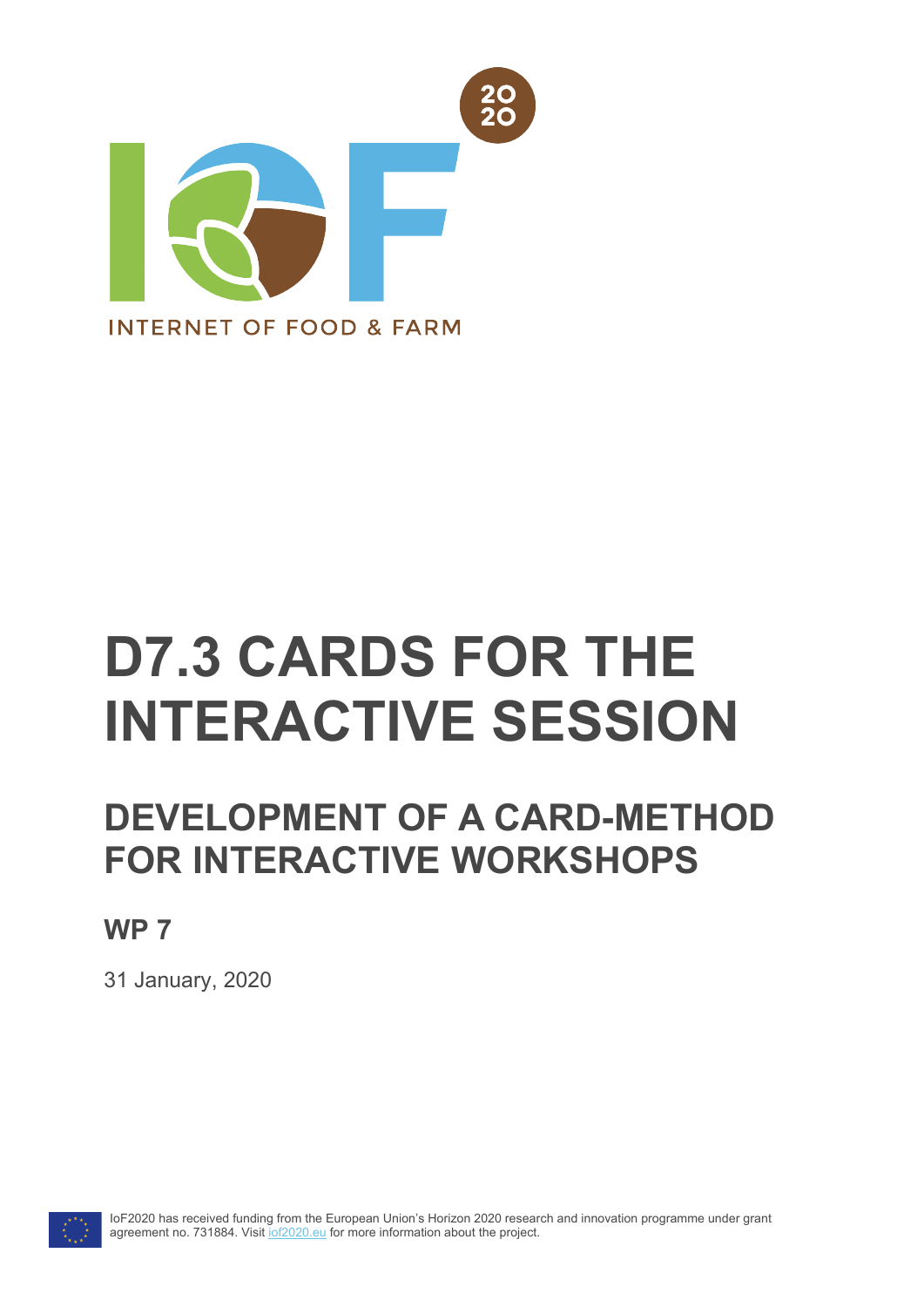

# **DOCUMENT IDENTIFICATION**

| <b>Project Acronym</b>                | <b>IoF2020</b>                                                 |  |  |
|---------------------------------------|----------------------------------------------------------------|--|--|
| <b>Project Full Title</b>             | Internet of Food and Farm 2020                                 |  |  |
| <b>Project Number</b>                 | 731884                                                         |  |  |
| <b>Starting Date</b>                  | January 1st, 2017                                              |  |  |
| <b>Duration</b>                       | 4 years                                                        |  |  |
| H2020 Call ID & Topic                 | IOT-01-2016 (Large Scale Pilots)                               |  |  |
| Date of the DoA                       | 2017                                                           |  |  |
| Website                               | www.iof2020.eu                                                 |  |  |
|                                       |                                                                |  |  |
| <b>File Name</b>                      | D7.3 Cards for the interactive session                         |  |  |
| <b>Date</b>                           | 31st January 2020                                              |  |  |
| <b>Version</b>                        | 1.0                                                            |  |  |
| <b>Status</b>                         | Final                                                          |  |  |
| <b>Dissemination level</b>            | PU                                                             |  |  |
| <b>Author of the document</b>         | Simone van der Burg, Elsje Oosterkamp, Marc-Jeroen<br>Bogaardt |  |  |
| Contact details of the<br>coordinator | George Beers (george.beers@wur.nl)                             |  |  |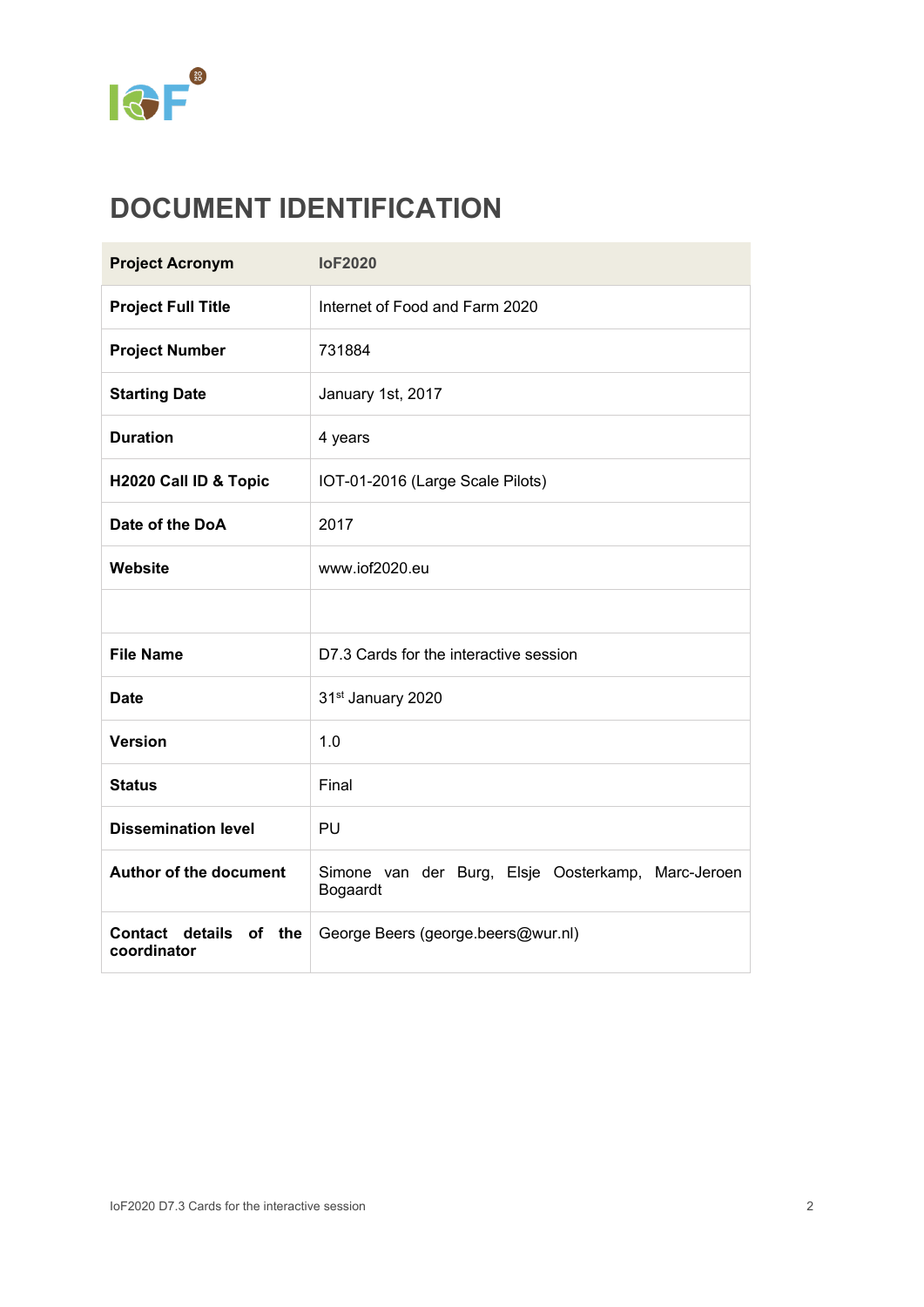

### **PROJECT SUMMARY**

**The internet of things (IoT) has a revolutionary potential. A smart web of sensors, actuators, cameras, robots, drones and other connected devices allows for an unprecedented level of control and automated decision-making. The project Internet of Food & Farm 2020 (IoF2020) explores the potential of IoT-technologies for the European food and farming industry.** The goal is ambitious: to make precision farming a reality and to take a vital step towards a more sustainable food value chain. With the help of IoT technologies higher yields and better-quality produce are within reach. Pesticide and fertilizer use will drop and overall efficiency is optimized. IoT technologies also enable better traceability of food, leading to increased food safety.

Nineteen use-cases organised around five trials (arable, dairy, fruits, meat and vegetables) develop, test and demonstrate IoT technologies in an operational farm environment all over Europe, with the first results expected in the first quarter of 2018.

IoF2020 uses a lean multi-actor approach focusing on user acceptability, stakeholder engagement and the development of sustainable business models. IoF2020 aims to increase the economic viability and market share of developed technologies, while bringing end-users' and farmers' adoption of these technological solutions to the next stage. The aim of IoF2020 is to build a lasting innovation ecosystem that fosters the uptake of IoT technologies. Therefore, key stakeholders along the food value chain are involved in IoF2020, together with technology service providers, software companies and academic research institutions.

Led by the Wageningen University and Research (WUR), the 70+ members consortium includes partners from agriculture and ICT sectors, and uses open source technology provided by other initiatives (e.g. FIWARE). IoF2020 is part of Horizon2020 Industrial Leadership and is supported by the European Commission with a budget of €30 million.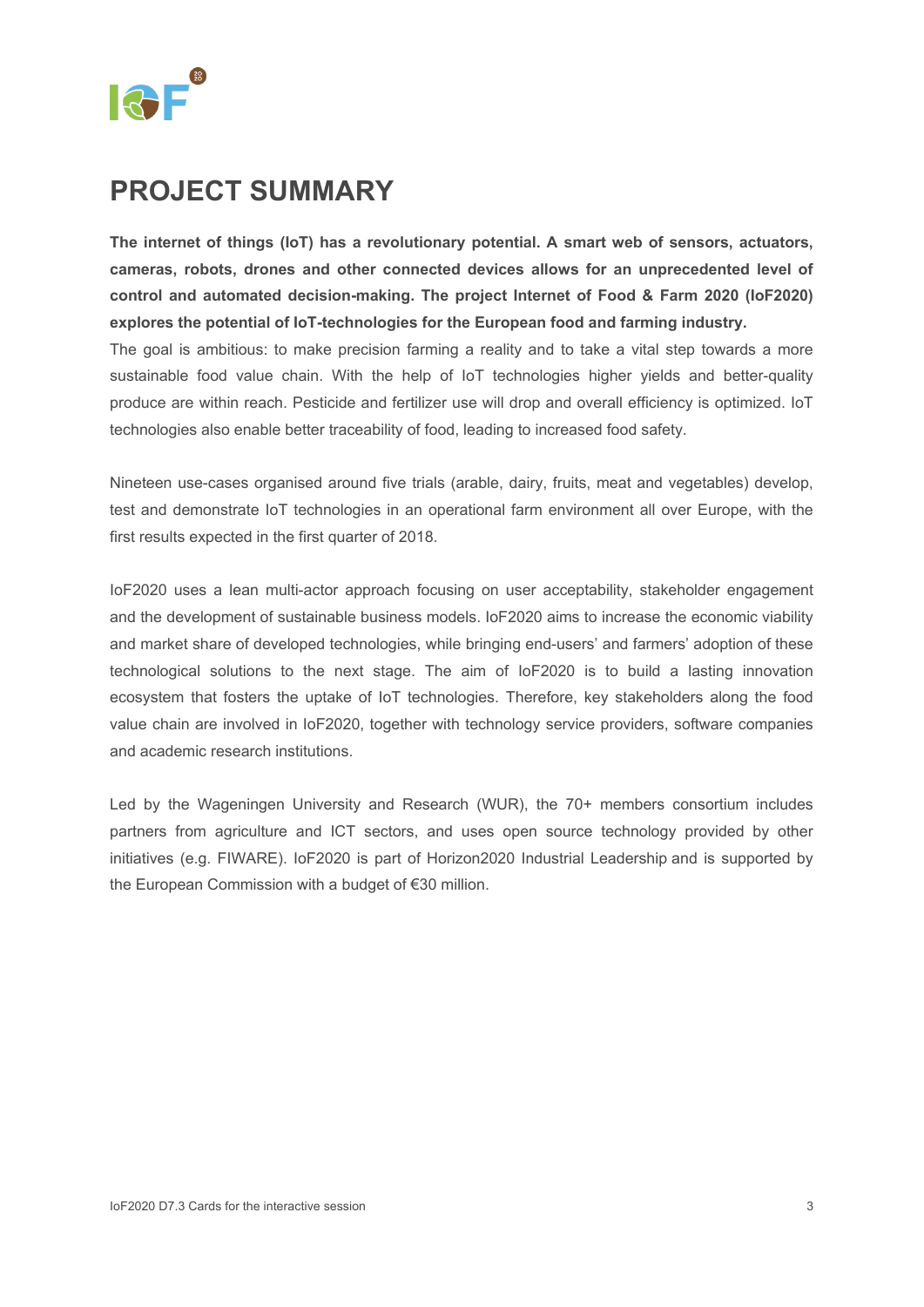# <span id="page-3-0"></span>**EXECUTIVE SUMMARY**

In this deliverable we present the results of a series of interviews with smart farming stakeholders in the Netherlands and Belgium about ways to govern farm data. These interviews were done to gather input for workshops that we have carried out in 2019 across the EU with farmers and developers of digital technologies for farms. They offered content for three sets of cards that we subsequently used to do workshops with farmers and developers of digital technologies for farms across the EU.

The purpose of these workshops was to make farmers and ICT developers reflect on the ethics of data governance and come to a conclusion as to what the best way to govern farm data is. As a lot of the discussion that has hitherto taken place focuses on limited possibilities for the future and on just a few values, we wanted to broaden and enrich their thinking. One of the ways to do that, is with a card method: three sets of cards offer input to three rounds of reflection and discussion in the workshops: (1) cards with alternative scenarios representing futures of data governance, (2) personal value cards and (3) societal issue cards. These three sets of cards subsequently invite participants to first intuitively reflect on their preference for one of the scenarios, then reflect on the personal values they find important in relation to these scenarios, and then reflect as citizens on the societal issues that farm data governance may raise. Intuitive, evaluative and societal reflection move people to different levels of reflection which allows them to push their thoughts further at every stage.

To fill these cards, we chose to use the literature study as a background (D 7.1), as well as ideas and evaluations about data governance that stakeholders with different roles and professions bring forward. We chose to focus on these stakeholders, as they tend to take different perspectives, which is inspired by their roles and their experiential and professional knowledge about digital farming. As a perspective to farm data governance needs to be acceptable to them, it is important to start from their points of view and make it a topic of reflection. This is the reason to fill the cards, based on their inputs, which we collected during interviews.

In this deliverable we describe how we shaped that card-content and tell about our findings based on the interviews. Based on our analysis of the interviews we shaped four scenarios: (1) the ' I choose' scenario in which farmers are granted maximum freedom (and responsibility) to decide with whom they want to share data, (2) a scenario in which data remain available for several (public and private) actors in a digital library, (3) a 'laissez-faire' scenario in which data sharing is organized by the market and (4) a scenario in which data are shared in the value chain. In addition to these scenarios we identified values that played a role in the stakeholders' reflections, including values such as autonomy, trust, transparency, sustainability, safety and privacy, and we identified societal issues concerning the societal goals data sharing should serve, whether the government should have access to certain types of data and whether other organizations such as banks have the mandate to foster environmentally sustainable behaviour of farmers.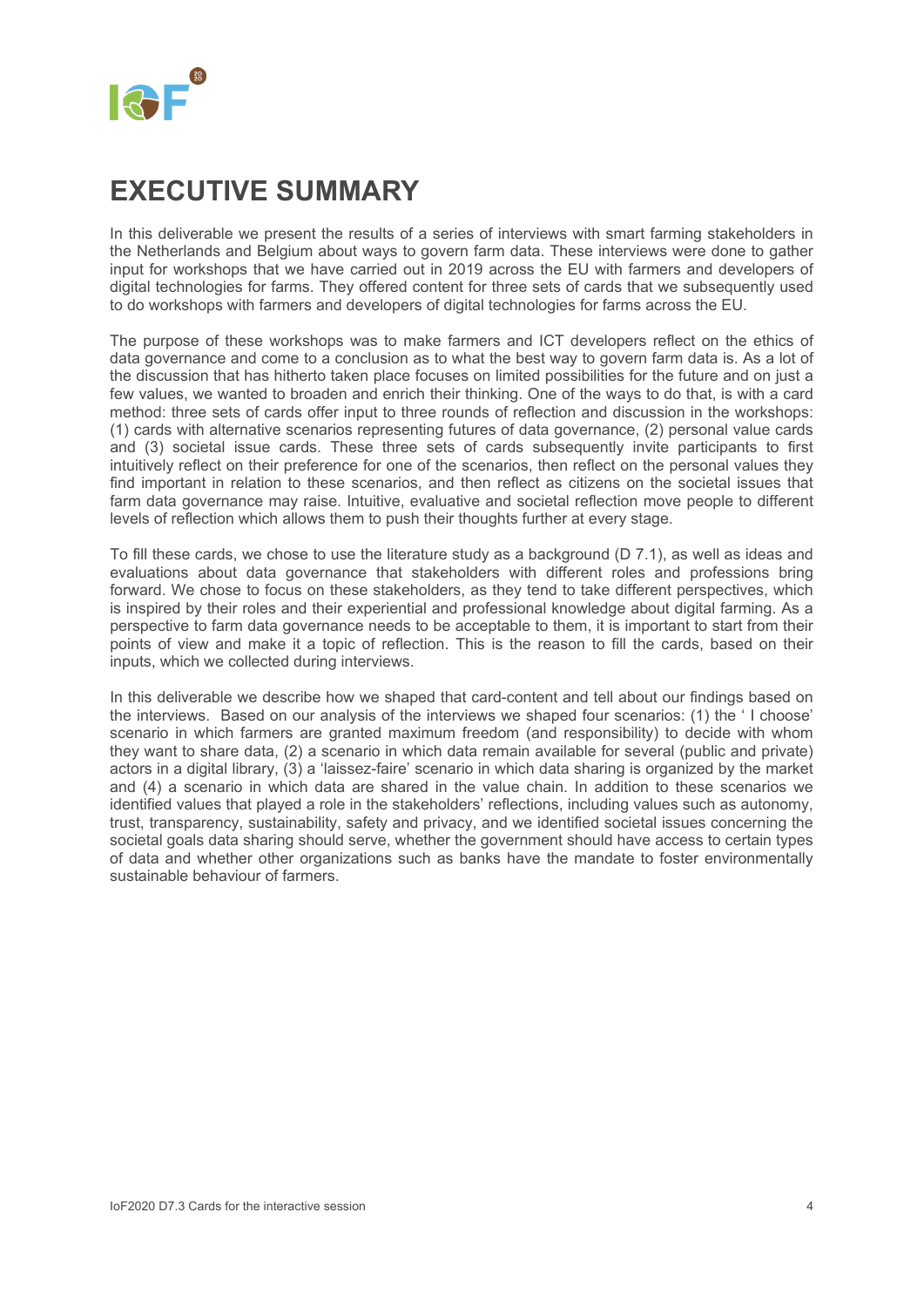

# **TABLE OF CONTENTS**

|                | <b>EXECUTIVE SUMMARY</b>              | 4  |
|----------------|---------------------------------------|----|
| $\mathbf 1$ .  | <b>INTRODUCTION</b>                   | 6  |
| 2.             | <b>METHODOLOGY</b>                    | 8  |
| 3.             | <b>RESULTS</b>                        | 9  |
| А.             | <b>INPUT FOR SCENARIOS</b>            | 9  |
| В.             | <b>INPUT FOR VALUE CARDS</b>          | 14 |
| $\mathbf{C}$ . | <b>INPUT FOR SOCIETAL ISSUE CARDS</b> | 20 |
| 4.             | <b>DISCUSSION AND CONCLUSION</b>      | 23 |
| 5.             | <b>APPENDIX</b>                       | 24 |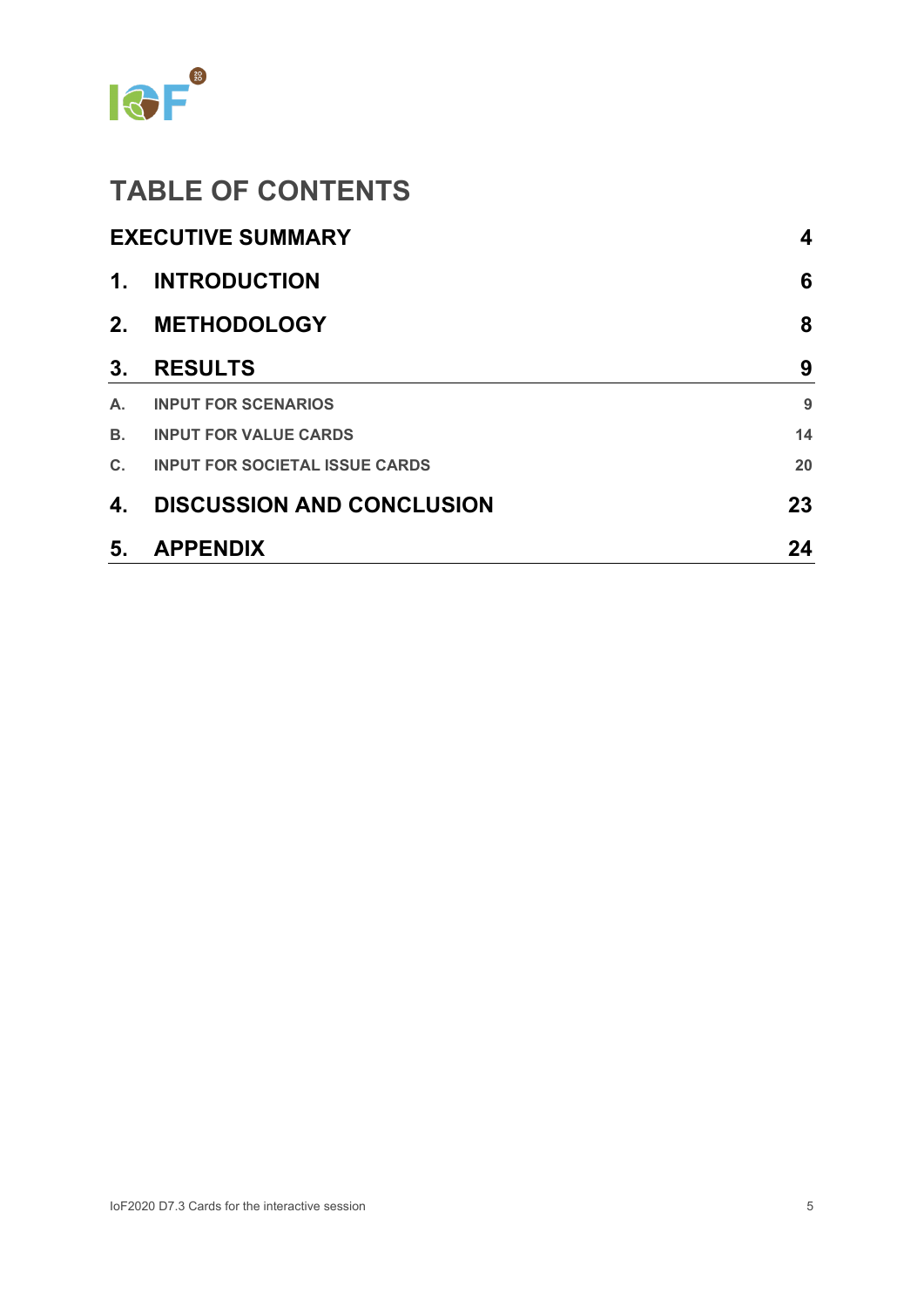

### <span id="page-5-0"></span>**1. INTRODUCTION**

Ethical issues related to smart farming focus to a large extent on data governance. [1](#page-5-1) Sometimes these issues are framed as 'data ownership' issues. In commercial environments, commodities, technologies, innovations and information are usually 'owned' by somebody, who has specific rights to it. But in smart farming, the 'ownership' of data is quite difficult to settle: often, farmers presuppose that they own the 'primary data' as they collect them on their farms, yet intermediaries make the algorithms that allow to combine and interpret the data of many farms and use them to generate useful farming recommendations. These intermediaries are considered the owners of the 'computed data'. Furthermore, some authors remark that use of the term 'ownership' is odd and unusual in relation to data because physical things owned can be used by one person at the time, while data are not 'rivals' in this sense: use by one person or entity does not preclude others to use it too. $^{\text{2}}$  $^{\text{2}}$  $^{\text{2}}$ 

Authors who consider data ownership, usually seek to protect rights of individual actors, which may be persons or businesses. But there are also authors who abandon talking about data-ownership and instead argue that data are 'social' in nature, and therefore need to be shared openly. In fact, the EU policy has been to foster widening data access for researchers as well as business and innovator companies. Principles that have been gaining importance in discussions about data sharing for research purposes as well as innovation are the FAIR data principles. FAIR stands for Findability, Accessibility, Interoperability and Reusability.<sup>[3](#page-5-3)</sup> These principles were introduced in the life sciences in 2014 as a set of minimal guidelines for research data stewardship. But since then, the principles have also quickly gained attention in other areas of research, as well as in entrepreneurial innovation projects. They are also set to become a cornerstone of research policy and requirements for research data management plans, notably for research under the new EU Framework Program.[4](#page-5-4) (European Commission 2016)

Besides both extremes – a protective closed data system and a completely open data platform - there are many in-between options. It is however not so clear how open or how closed data should be. It is for this reason that we wanted to talk to stakeholders such as developers of ICT technologies for the agrifood sector and farmers, to find out about their reasons to seek protection for some data or to aim for open data. We found out, however, that when we started out this research in 2018, that the perspectives of stakeholders were underdeveloped: they frequently did not have a clear perspective on what alternative governance options were to deal with their data, nor had they reflected deeply about the pros and cons of different options. This is a problem that frequently occurs in the case of new technologies: stakeholders lack imagination about the positive impacts it could bring about, as well about its downsides. It is therefore important to first enhance their imagination, before they can use the experience and knowledge that belongs to their professional role to deliberate about the future.

-

<span id="page-5-1"></span> $1$  Van der Burg, Simone, Marc-Jeroen Bogaardt, Sjaak Wolfert (2019), Ethics of smart farming: Current questions and directions for responsible innovation towards the future, NJAS – Wageningen Journal of Life Sciences <https://doi.org/10.1016/j.njas.2019.01.001>

<span id="page-5-2"></span><sup>&</sup>lt;sup>2</sup> P. 3 in: De Beer J. Ownership of Open Data: Governance Options for Agriculture and Nutricion. GODAN, Wallingford (2016)

<span id="page-5-3"></span><sup>3</sup> Mons, B., Cameron N., Velterop, J., Dumontierf , M., Olavo Bonino da Silva Santos, L.Wilkinson, M.D. (2017). Cloudy, increasingly FAIR; revisiting the FAIR Data guiding principles for the European Open Science Cloud, Information Services & Use 37: 49–56 49 DOI 10.3233/ISU-170824 IOS Press

<span id="page-5-4"></span><sup>4</sup> European Commission.(2016). Open innovation, open science, open to the world—a vision for Europe. European Commission, DG Research and Innovation, https://bookshop.europa.eu/en/ open-innovation-openscience-open-to-the-world-pbKI0416263/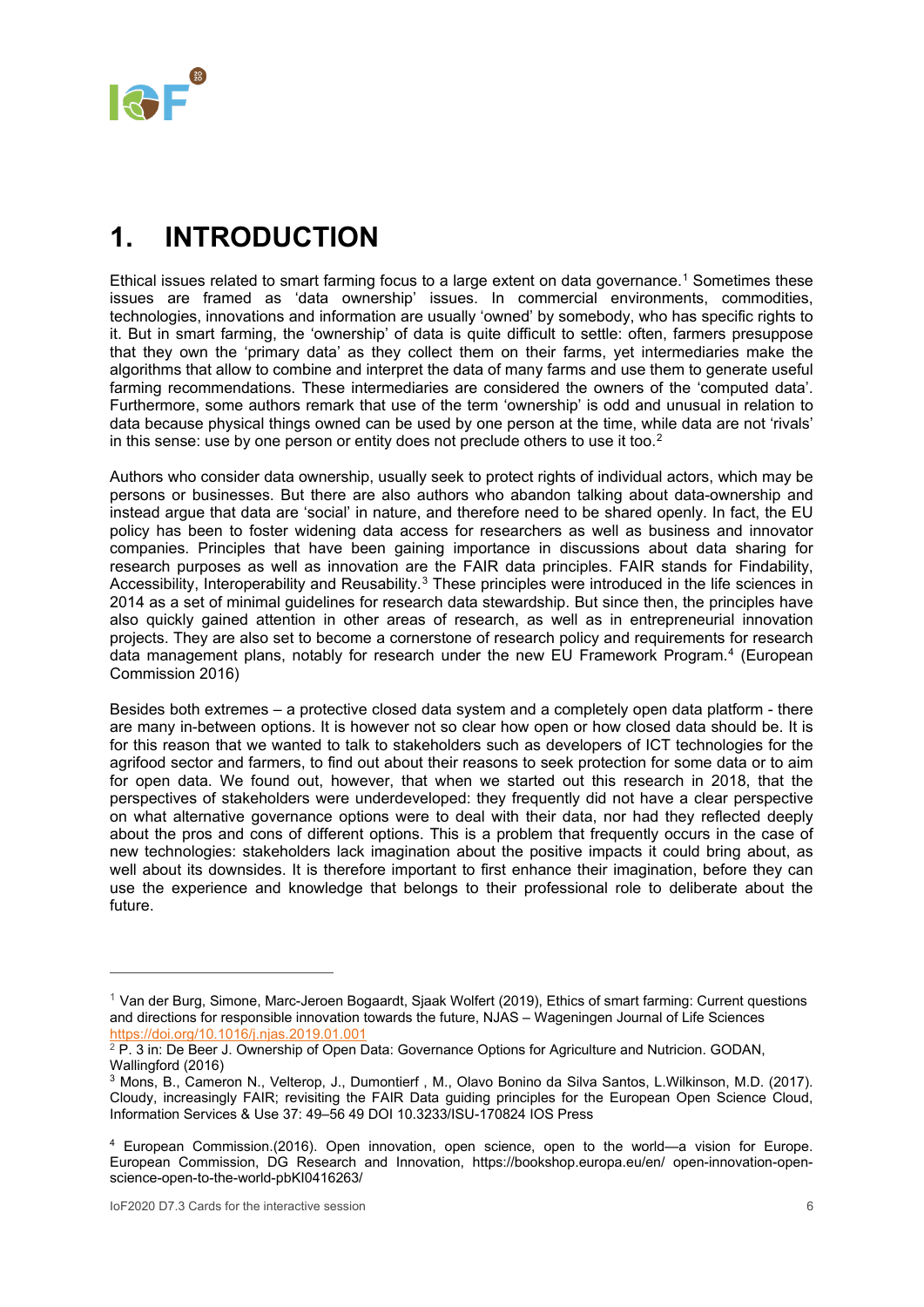

In order to develop a well-informed vision of data governance which is well attuned to the needs and values of the stakeholders, we wanted to enhance their reflection in workshops, by means of cards. Cards are regularly used in qualitative research, and are appreciated as a way to engage various participants in a discussion, also when they are reluctant to speak or are afraid they may have nothing to say about the subject.<sup>[5](#page-6-0)</sup> Cards provide input to reflection and invite a response, even when topics are experienced as sensitive.<sup>[6](#page-6-1)</sup> Cards are also regularly used to stimulate reflection and debate about topics that people do not usually think about, such as when members of the public are asked to reflect on the design of innovative technologies,<sup>[7](#page-6-2)</sup> or when laymen in science are demanded to explore or assess the value of scientific or technological futures.<sup>[8](#page-6-3)</sup>

Cards can enhance the imagination of workshop participants in a structured and focused way, about the possible impacts of a technology on their own lives and on society. This is done by means of different sets of cards, which each provide input to a round of the conversation. In our own earlier development of the method, we gave the cards three types of content<sup>9</sup>:

- Scenarios about the future<br>- Personal value-cards
- Personal value-cards
- Societal issue cards

-

Each type of card gives different input to the reflection of participants in a workshop, which has three rounds each focussing on one set of cards. The scenario cards sketch alternative possibilities for the future and elicit thoughts about what the future could be like in the first round of the conversation. These cards help to broaden imagination and show that there are alternative options to think about. This prevents that people consider only one option, but leave open the possibility to consider alternative options, or make combinations of options in their own view of the preferred future. After that, in the second round of the conversation, the reflection of the participants will be focused on the value of these scenarios. They are asked to select the values that they personally hold dear from the set of cards and use that to evaluate the scenarios, or to elaborate them further. In the third round of the conversation, participants are asked to move beyond their personal perspective and take a societal viewpoint as citizens, reflecting on societal issues that are at stake. In this way, participants are asked to step outside of their immediate preferences and interests as individuals and think for society as a whole. In this way, participants move through three levels of reflection: first they choose intuitively for a preferred scenario, then they reflect on personal values, and in the last phase they reflect as citizens in a society. In this way, they are asked to question their initial preference: while they are free to stick to it if they want, they are also offered various input to deliberate about their first intuitive opinions. In order to shape workshops in this way, we first needed to develop the content of the cards.

<span id="page-6-0"></span><sup>5</sup> Kitzinger, J. 1994. The methodology of focus groups: the importance of interaction between research participants, Sociology of Health and Illness, 16 (1): 103-121

<span id="page-6-1"></span> $^6$  Chang J.C., Cluss P.A., Ranieri L.A.,Hawker L., Buranosky R., Dado D., McNeil M.,Scholle S.H. 2005, Health care interventions for intimate partner violence: what women want, Women's Health Issues 15: 21-30; Sutton B. 2011. Playful cards, serious talk: a qualitative research technique to elicit women's embodied experiences, 11 (2): 177-196

<span id="page-6-2"></span> $^7$  Searle J., McCreadieb C., Turner-Smitha A., Tinker A. 2002. Older people as partners in assistive technology research: the use of focus groups in the design process, Technology and Disability 14: 21-29

<span id="page-6-3"></span><sup>8</sup> Boenink, Marianne, Lieke van der Scheer, Elisa Garcia & Simone van der Burg (2018) Giving Voice to Patients: Developing a Discussion Method to Involve Patients in Translational Research Nanoethics, 12 (3): 181–197; Felt, U., Schumann, S., Schwarz, C. G., Strassnig, M. 2014. Technology of imagination: a card-based public engagement method for debating emerging technologies. Qualitative Research 14(2): 233-251; Van der Burg, Simone, Floris H. B. M. Schreuder, Catharina J. M. Klijn, Marcel M. Verbeek (2019), Valuing biomarker diagnostics for dementia care: enhancing the reflection of patients, their care-givers and members of the wider public, Medicine, Health Care and Philosophy, [https://doi.org/10.1007/s11019-018-09883-2;](https://doi.org/10.1007/s11019-018-09883-2) or see the following website: https://playdecide.eu

<span id="page-6-4"></span><sup>&</sup>lt;sup>9</sup> Sometimes we have added also a card set on professional roles. For now we think this is not necessary to include this set of cards, as the people we interviewed already possess different roles and we want to ask them to bring forwards and use the knowledge and experience that belongs to this role in order to think about the future. Also we chose to leave it out, because it would make the workshops last too long.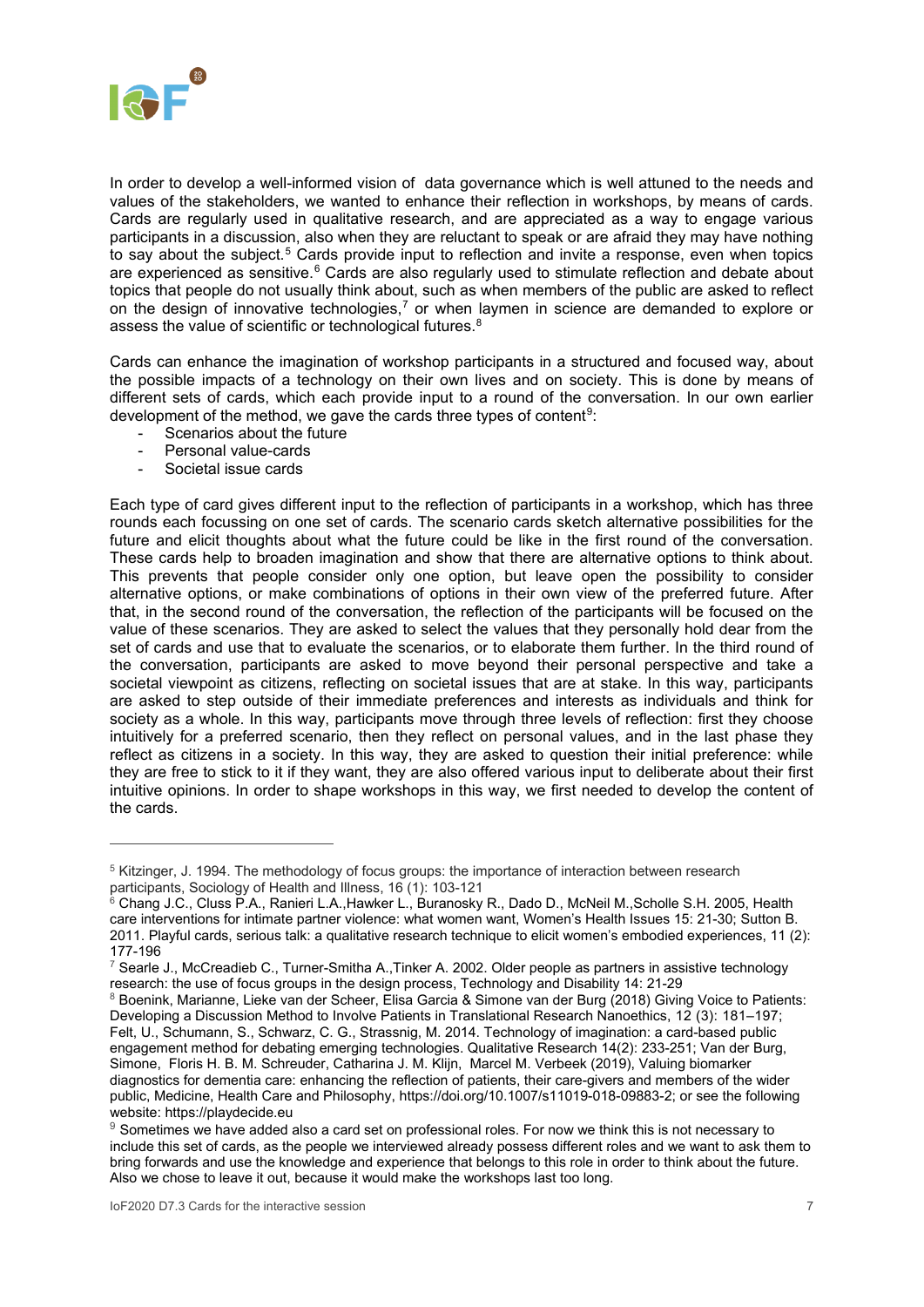

# <span id="page-7-0"></span>**2. METHODOLOGY**

As we wanted participants to use the input available in society to develop their own views, we used both the literature study (see footnote 1) and interviews with stakeholders to develop their content. Based on the literature study we performed we developed an interview guide and selected 23 stakeholders for interviews. Stakeholders were mainly selected from the IoF2020 network and/or from the network of colleagues within Wageningen University and Research. Table 1 gives an overview of the types of stakeholders we interviewed.

| <b>Number interviewed</b> |
|---------------------------|
| $\overline{2}$            |
| 1                         |
| $\overline{2}$            |
| 1                         |
| 3                         |
| 3                         |
| $\overline{2}$            |
|                           |
| 1                         |
| 1                         |
| 1                         |
| 2                         |
| 3                         |
| 1                         |
|                           |

*Table 1. Stakeholders selected for interviews*

The purpose of the interviews was to find out what vision these stakeholders have about farm data governance. We wanted to know what benefits they saw for smart farming, what data they were willing to share and what data they considered sensitive and in whose hands they are sensitive. The interview guide can be found in the appendix.

We conducted semi-structured in-depth interviews with these stakeholders, which lasted between 45 minutes and 2 hours. These interviews were voice recorded and subsequently transcribed verbatim, and analysed by three researchers. As we were interested to explore the visions of the data sharing futures of these various stakeholders, as well as the values that play a role in their visions, we conducted the analysis using a grounded theory approach, in which the codes, themes and codebook emerge from the data.<sup>[10](#page-7-1)</sup> Four interviews were analysed by all three authors to align the ways in which analysis was carried out. Whenever there was disagreement about aspects of the analysis, we engaged in discussion until consensus was reached. After that, all other interviews were analysed in the same fashion.

-

<span id="page-7-1"></span> $10$  Glaser, B., Strauss, A. 1967. The discovery of grounded theory: Strategies for qualitative research. Chicago: Aldine Publishing Company; Lingard, L., Albert, M., Levinson, W. 2008. Grounded theory, mixed methods, and action research. BMJ 337: https://doi.org/10.1136/bmj.39602.690162.47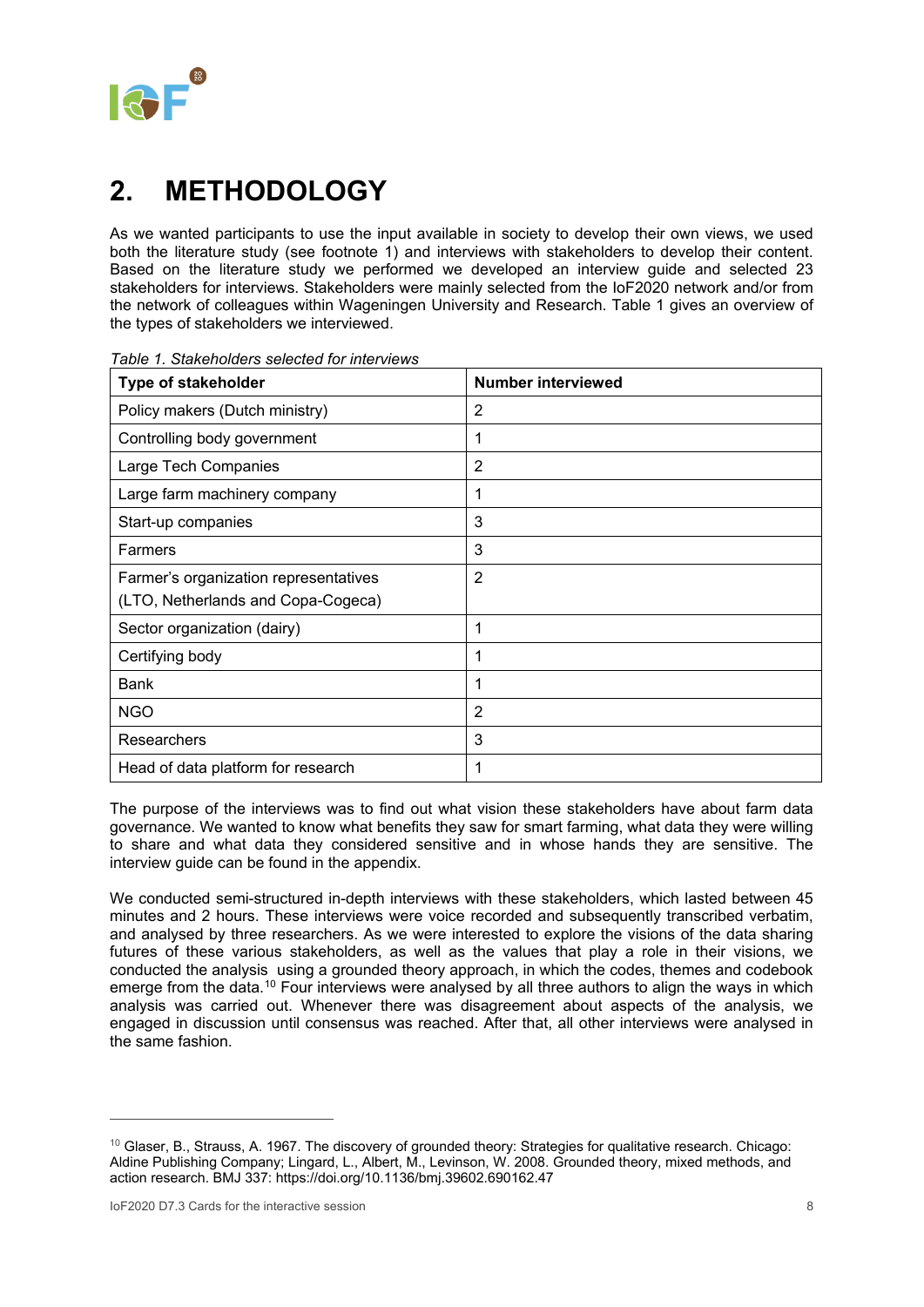

# <span id="page-8-0"></span>**3. RESULTS**

### <span id="page-8-1"></span>**A. INPUT FOR SCENARIOS**

All our interviewees reflect about the future of data sharing and have ideas about that future. Yet, their considerations about whether data should be shared, with whom and for what purposes (or under what conditions) had not finished developing. We identified *beginnings* of scenarios, but none of them were fully developed. Based on the interview transcripts, we however distinguished between four different storylines, which could develop into scenarios:

- 1. The 'I choose' scenario.
- 2. The digital 'library' scenario.
- 3. The 'laissez-faire' or market scenario.
- 4. The value-chain scenario.

Here we will show what each of these scenarios involves and provide quotes, which show their background in the narratives we encountered in the interviews.

#### *The 'I choose' scenario*

First of all, our respondents frequently developed a form of **the 'I choose' scenario**. This scenario proposes to make data transparent to particular stakeholders (such as a tech service provider, the government, a retailer) only when the farmer him or herself consents to it. It requires everyone who wishes to make use of data to inform farmers about what they want to do and ask whether it is OK to do that. It charges farmers with the responsibility to read that information and give consent (or not). Several respondents think it is important that farmers choose for themselves:

'(..) an emancipated farmer who makes decisions based on autonomy and trust in technology and who has freedom of choice. So, nobody imposes anything on him all the time.' (NGO)

'(..) one farmer says ' fine' , the other says ' not now' and everyone has freedom to do that. That is important, I think, that you have that choice and the choice is not made for you. (..) (Bank)

'(..) That counts for everybody: when the data are collected on the property of the farmer, on his land, than they are the farmer's, and they will have to ask the farmer whether they can do something with them. (..) The farmer decides.' (Farmer 1)

The 'I choose' scenario is relatively well developed, as this is also what the EU Code of Conduct supports, which has been developed by members of the farm industry as well as Copa-Cogeca and CEJA.[11](#page-8-2) Furthermore, the scenario is supported by endeavours to digitize the consent procedure, such as JoinData, which creates a dashboard that allows stakeholders who want to have access to data to give information to the farmer in a digital way and ask farmers to consent to it by ticking a box. However, while putting the farmer at the steering wheel seems to be a very pragmatic way to deal with the problem of data sharing; many respondents also have doubts about it.

One of the problems is that it is difficult to give the data and then change your mind and ask them back. The choice to share data is therefore irreversible:

-

<span id="page-8-2"></span><sup>11</sup> https://copa-cogeca.eu/img/user/files/EU%20CODE/EU\_Code\_2018\_web\_version.pdf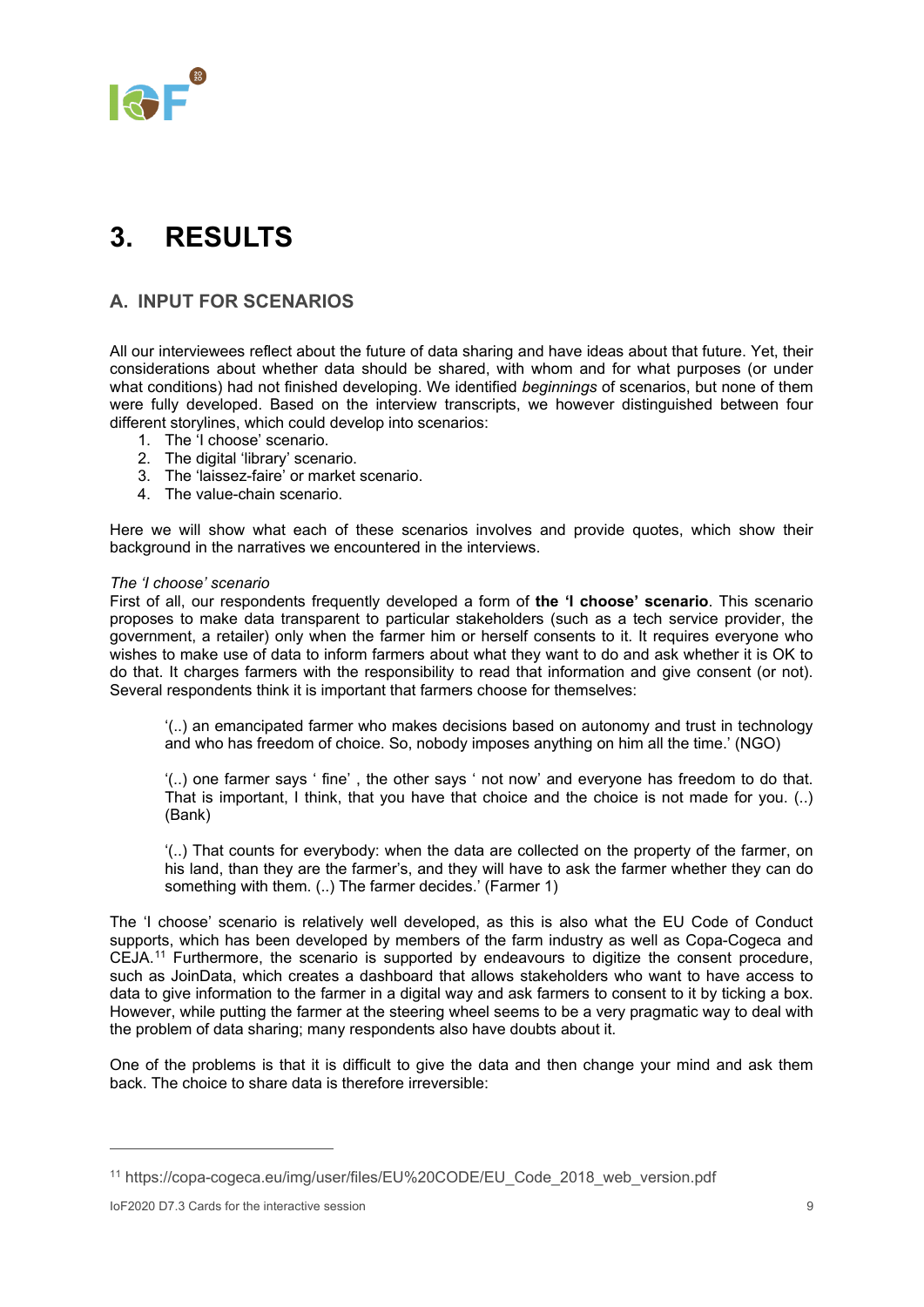

'(..) The difficulty is that, in fact, if I share data with you and you get those data and I want to withdraw them tomorrow, then you probably will still have the data for they are still somewhere and they are not destroyed. You can still use them. So those are quite difficult problems. (..).' (Start-up 2)

Consent to the use of data seems to be open-ended and extra (secondary) use is hard to control:

'Look, if you give permission to one party to use your data then I expect that party to say what his goal is with the data, what he does with them. (..) If the goal is unclear then this can be a reason to say let's not do it. If someone says, I want to develop an app and when the app is finished I will destroy the data...but if you give the data to another party and you do what you like, yes, than that allows you to spread them around. So it is important to settle the goals. But this does not take away all the risks of course.' (Farmer 1)

It is hard for farmers to keep up to date with what happens to their data and what they themselves could do with data. This requires knowledge and expertise, which not every farmer possesses, or likes to obtain:

(..) I think many of the younger generation pig farmers, like to deal with data. Well the older generation has difficulties with computers anyway. You notice that (..) So they enjoy it less and they will continue to find it difficult. (..) So, yes, dealing with requests of people who want to use your data will probably be the way, but yes, with some parties you will share data regularly and with others only incidentally.' (Farmer 3)

'I always think that when a farmer paid for the tractor, then it is his data. But, ok, I know there's complexity there: many farmers are not going to sit and wait until they get control over their data (..) they will sell them themselves. (..) For that is an interesting system. But this also demands something of the farmer. (..) He needs to know something about data, he has to know what it means, has to have some digital background etc. So there, yes, there you are left with a slightly optimistic perspective that everybody thinks like, ok, maybe you have a problem of awareness there, of digital literacy. You can earn money with it, so that is a driver to get the relevant education. But yes, that is definitely a gap I see there.' (Start-up 1)

If the consent procedure is digitalised, some fear that the farmer will say 'yes' without knowing exactly what he is getting into, much in the way we consent to privacy agreements when we download a new app: information provided with the privacy agreement is seldom read properly. It is therefore questionable whether asking farmers for an agreement to use their data, will actually be successful in putting farmers in charge. If they are not well informed, or say 'yes' or 'no' while they did not take the time to properly form an opinion, then they are not really in control.

#### *The digital library scenario*

A significant part of our respondents also considered a different scenario, which we have termed 'the digital library'. The term 'library' is of course an old fashioned metaphor. We chose this metaphor, as it summarizes well the thoughts of various interviewees who considered the possibility that various (public and business) actors would have access to a platform with farm data, which allows them to use these data for different purposes: to develop innovations, for research, for policy-making, for farmers themselves. The idea of a library evokes the image of a reservoir of data that is serving the common good, as anyone can go to a library, become a member, and get access to its resources. Several interviewees brought forward this idea that data should foster the common good:

 $($ ..) This could also be for the common good  $($ ..). That used to be the case with gas, with the electricity network. These all served the common good, and they probably would not have been there if the government would not have taken the lead. And that's what you see here too. If you position it in this way, then it should be realized in a safe and ethical way and it should not be commercial. Yet, the common good, who determines what the general good is? (Large tech company 1)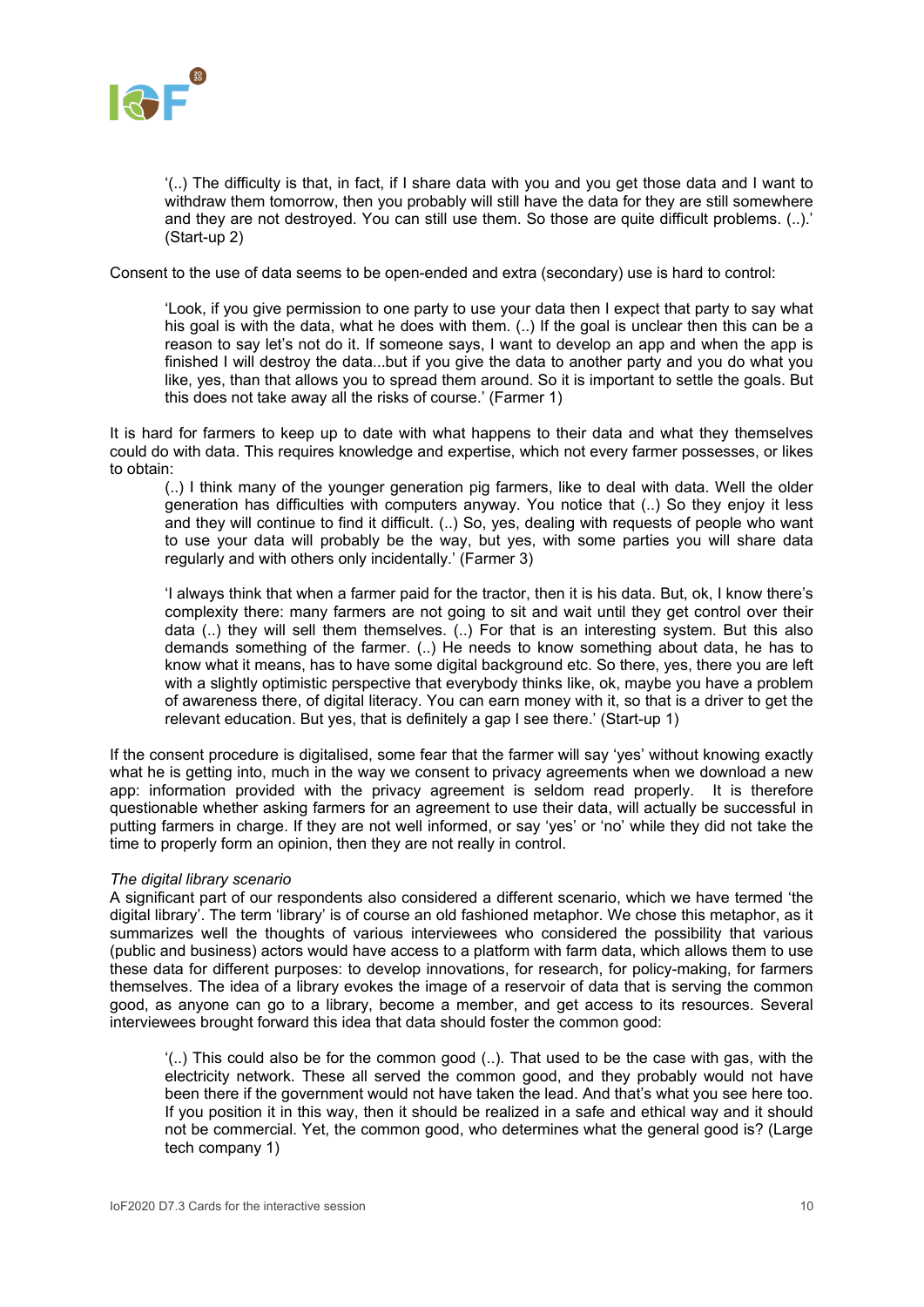

As there is an important public interest associated with smart farming, some interviewees consider it important to make data accessible. Governments could make this happen:

'(..) it would be best if companies would share data voluntarily, in order to innovate together. But if this is difficult to realize, the government can play a facilitating role, (..) and if that does not work either to make the data accessible, then in the ultimate case, thinking about the interests of everyone, the government can continue and try to do things differently and request to share certain data.' (Representative farmer's organization 1)

'Well, you see [data] flows in, well, the area of health that is a societal interest. Dataflows supporting sustainability or environmental sustainability is also important for society. In fact, we are as of today paying for the funding [subsidies] to quite a lot of farmers and we are not as a society, as Europe we are not requesting to exchange any information regarding environmental protection. So, and I do see in the next future, European authorities will be requesting in return for that funding, which is quite generous, some kind of additional, environmental protection information.'(Start-up 2)

If the government obliges people to share data, this will also make it more difficult for large companies to develop monopolies by keeping data only for themselves:

'Well, I would include some kind of extra protections in the regulatory world or in the policy world (..) that would strengthen competition and those kind of rules and laws apply as well to data. Because in many cases we just stay in the area of exchange of products but we don't think, we are not careful enough when talking about data. So, we should ensure that data can flow in a free way to different parts of the supply chain and to the economic ecosystem and avoid some kind of monopolization I think from single players.'(Start-up 2)

An advantage is furthermore, that a government that offers support to realizing data libraries, can also make sure that people process their data in a similar (FAIR) fashion, which is a precondition for connecting them and using them:

'(..) At this moment so much is left up to the market, which leads to a wild growth of initiatives. In the area in which I am active, dairy farming, this can also lead to a wild growth of measurement methods. This is not being managed in any way. In the case of dairy farming we have the advantage that this is a relatively effective self-organizing sector, also with respect to data (..) But there are also sectors where this is less the case. I think we should look into this: what is efficient and if this does not go well, should anyone take a management role in order to make sure that there's commensurability in the measurements.' (NGO 2)

'If you want to analyse and acquire knowledge then you need to bring these data together, for otherwise it doesn't work (..) And if you invest in bringing it all together and control it and check it, that would be really good, because then you can do with it whatever you want (..) Then you have to guarantee that whatever you stored, fulfils some quality criteria.' (Researcher 1)

'An advantage is of course that you have it all standardized and that you have all data in one spot, as the risk in the Netherlands is now that data is stored in different locations. Then you know there's uniformity and you can set more requirements on the reliability of the data. (..) The advantage is of course that you can access these data at any moment and get a full picture of the scores of the complete sector and what is the progress. This is very transparent for the consumer and for society and it shows the impact. For right now a lot is based on suppositions, regarding what the progress is with respect to sustainability or production (..). If you would have more data available via a kind of library, then you would get a better picture of actual developments.'(Bank)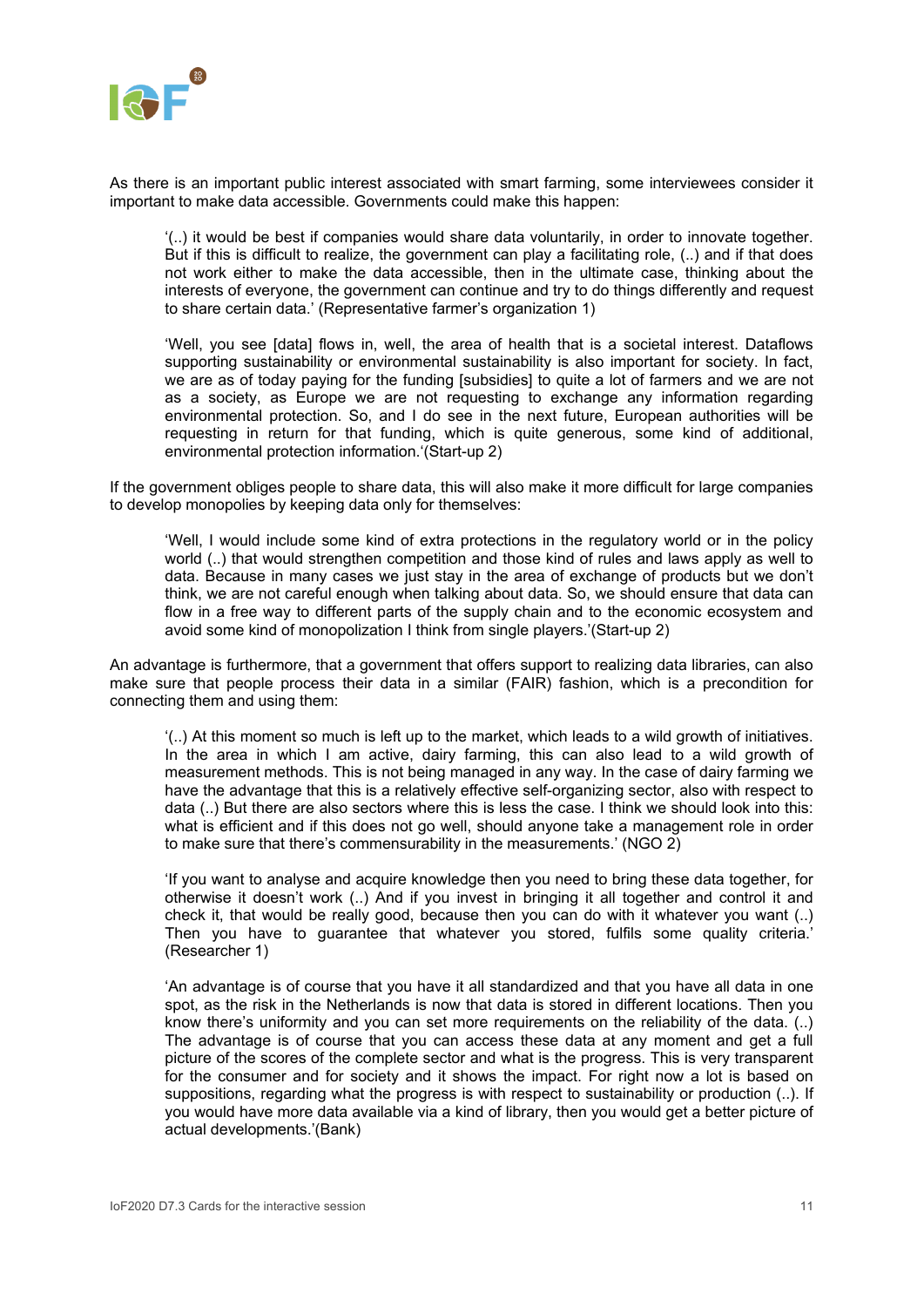

The question is of course who should be in charge of such a data platform, or library, that is accessible to everyone. This is what is still an open question in this scenario.

'(..) Such a system falls apart when there are large political changes. Imagine something happens in a country....in twenty years someone grasps political power and says: this is nice, but we're going to re-structure the entire system. And then this person has access to all of our data and can do, I don't know what....' (Start-up 3)

'That the data are somewhere and that someone is taking care of it, that is very good. But does it have to be the government? The government is not known to be the most transparent, protective and honest partner. I think we can do it better together, better than the government can do it. The government is not that trustworthy of course.'(Farmer 2)

There are also interviewees who believe in a much more de-centralized system, in which actors have to pay to obtain data:

'(..) I do not believe in a centralized library, really I don't. Maybe there will be a library for researchers and people can donate their data for research, but I think it is more important to couple the different data clouds or silos, rather than build one large sile that contains everything. (..) It is the same as in the banking sector; there are banks that govern the data of private businesses. This will also generate for the farm data. Some banks or businesses will govern the data of groups of farmers and will get paid for that. They will share these data only according to the wishes of the farmer. Just like you transfer money from one person to another, the farmer will have to consent to giving a particular party access to data at the bank, or at the databank.'(Large farm machinery company)

#### *The 'laissez-faire' or market scenario*

Several interviewees thought the market model would be most attractive, because people move quicker when they see it provides them a profit. In this market model, anyone who wants to use data, will have to pay for it. Some can see the attraction of this scenario:

'Our data is worth money. When someone, especially commercial parties such as feed producers, wants to have data in order to improve their advice, their strategies, or the content of the feed, then I think they should pay for it. If they use data to improve their products or services for the farming sector...It will never be the case that all pig farmers will share their data. Look, and the people who do share, I think they should be rewarded for it.'(Farmer 3) 'I think a model in which you can earn money with this is important to make it work at all (..) For, in the end when someone starts with it and he is going to reduce his costs or realize higher profits...yes then other people want it too, and in the end that is, that is in our genes, we want to grow in some way.' (Large tech company 2)

'(..) You are asking for some money and you voluntarily, you provide those data on exchange of that money. So, that is fair, it is, that is freedom anyway.'(Start-up 3)

Some interviewees think about value in a slightly broader way and think there could also be a trade between different types of value:

'Well it is a returning discussion: what happens to those data? And there are also people for whom this is a financial question. They say: I pay you money and then you come and get my data and then I get something back, but you are becoming richer because of my data. So I pay for something, and it feels a little double. That is what you hear sometimes. (..) In the end, what I do a lot, is start a financial discussion, like, well, in the end what you pay for is that it offers you benefits. So your cows will be healthier, they give more milk. So we offer a service for which you have to pay. But it is right, partially, we do become smarter with your data, and part of the advantage is that the smartness, the intelligence, that we develop, we share it with you. So you get something back that becomes smarter and better.'(Start-up 2)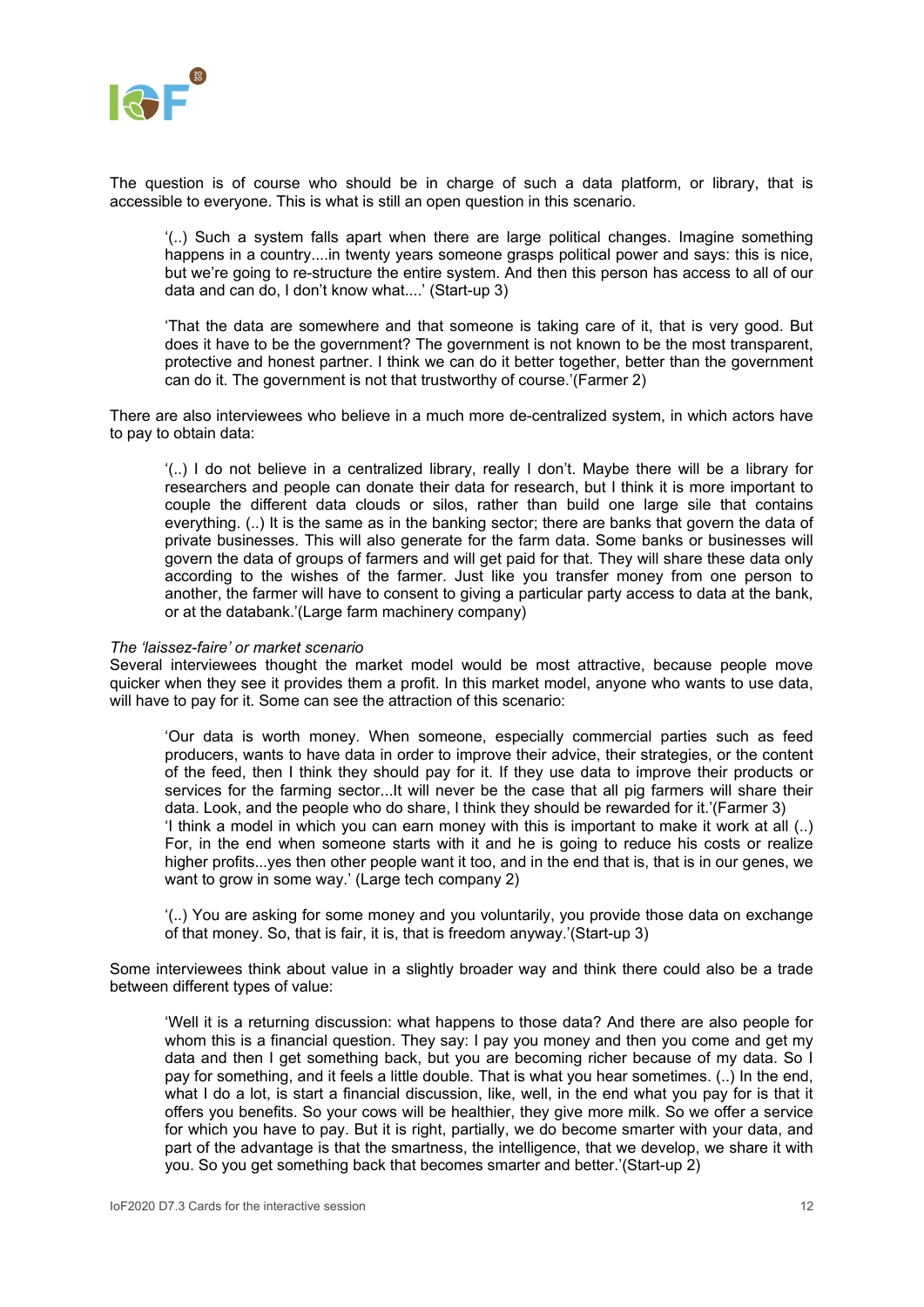

Many interviewees thought that the market system would allow that innovation and knowledge development goes much faster, then when the government is in charge:

'I think that internationally speaking it is more practical, as you stay more flexible (..) And towards the future you can do new things easier, as otherwise you would have to build a new database every time. (..) The future demands flexibility, dynamics and new coalitions that need to be put together. By keeping it de-centralized, you can shift quicker between organizations (..).' (Researcher 1)

'Yes, you see that if a government starts to steer things, this is also not immediately accepted. So, the top-down approach will not always work either. But if you work with all different parties together (..) then each of them will also bring about a large cultural change in their culture and behaviour, and then this has a lot more effect to bring about a quick change.'(Bank)

Some also observed that leaving things to the market is more realistic, as it conforms to government policy:

'In the Netherlands, the government likes to give the responsibility to businesses: you work this out and they we'll see whether we approve. '(Farmer 1)

Others thought that it would be best to leave it up to the market and let the government interfere in the market only when things go wrong.

'But let us leave the free market free and then adapt where needed, and let us not start to shape an image of what we want to realize and then hope it will evolve in the right direction. If it does not, we should interfere. I'm convinced we will have to interfere, I just can't predict where. (..)' (Large farm machinery company)

#### *The value-chain scenario*

The last scenario is the value-chain scenario. In this scenario, data are shared between participants in the same value-chain. Different interviewees brought forwards aspects of this scenario. Sometimes they brought this scenario forwards, because they thought it was the most realistic, as many farmers already share data in the value chain:

'Well, look, the farmer knows to whom he sells his potatoes. (..) So that's what he knows and he can say: yes they are allowed to see my growth data. (..) He may even be obliged to do that. If he sells to the SuikerUnie (Sugar Union) then he needs to also provide his cultivation plan, so that they can plan the provision of seed. (..) Two years in advance he has to provide this information to COSUN. And if he wants to sell his potatoes to Albert Heijn [a super market, SvdB] then Albert Heijn asks: what is your global Gap certificate? So then he has to deliver data too.' (Controlling body government)

Others bring forward all kinds of advantages of data sharing in the value chain. They think, for example, that it will allow to tailor the production to the demand of the consumer, which will diminish overproduction and waste. This will demand also that the entire chain collaborates to compensate for the loss of revenues in periods in which a farmer has less production:

'We have to start thinking differently, of course. If you need more pigs for Christmas and less in January, then you have to make sure there are less pigs in January (..) And it can be that you tell a farmer that he should leave his stable empty for a month; like, it is better now that you do not have any pigs. And as a chain you give him compensation for that, for we understand it undermines you, but it makes the entire chain stronger. There's so much profit to get from that. I'm convinced of that.' (Farmer 2)

'I call it 'agriculture on demand'. (..) So in a complete value chain the loss is on the variables. It is because you couple everyone together that you can control the variables. So an exchange of data. But this demands that the farmer will no longer produce what he wants to produce, but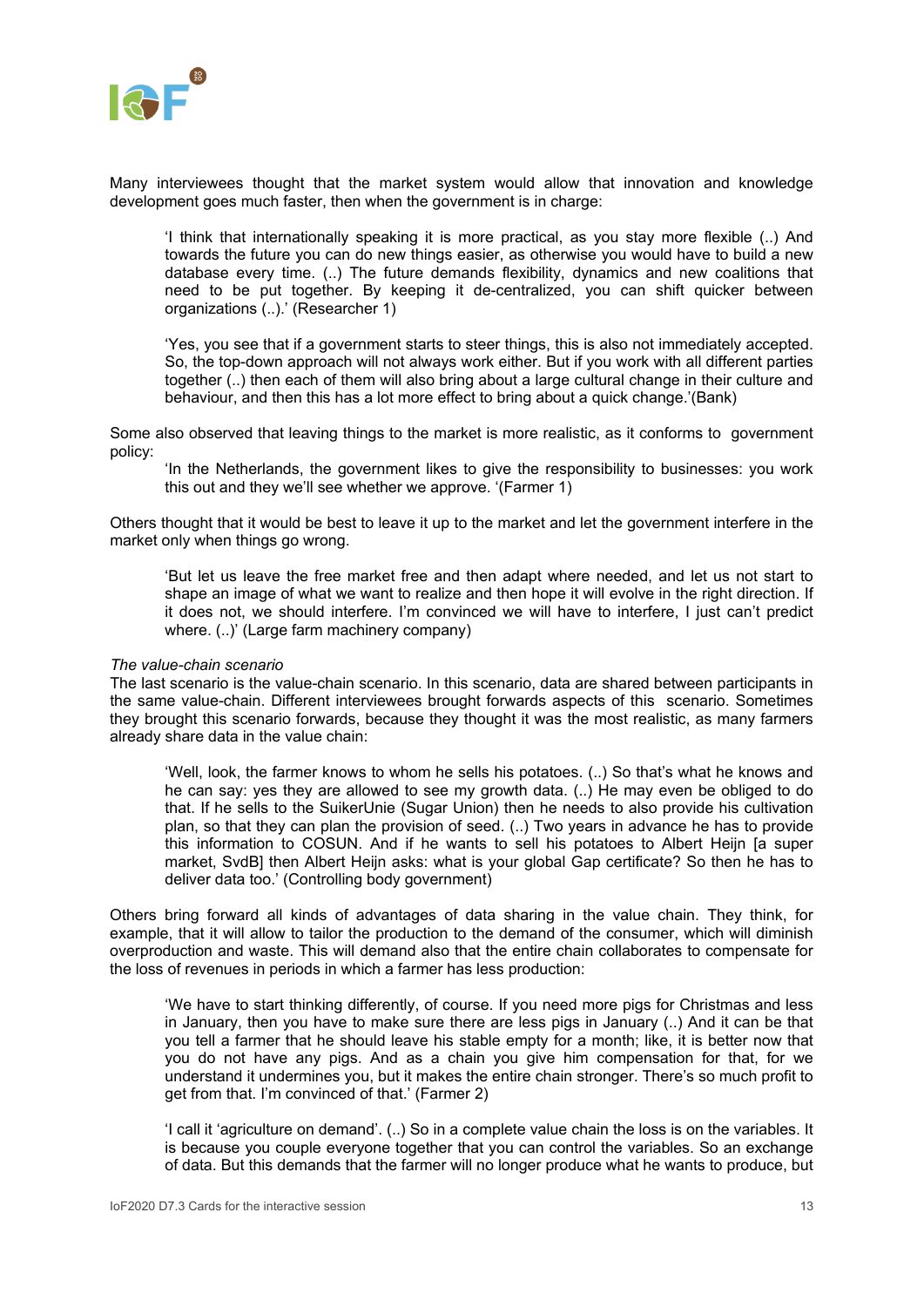

that he produces what the consumer tells him to produce. That means, he will produce what the large shop-chains will demand. And that is something he does not want to hear. You can only do it when people at the end of the chain, the consumer but also the retailers, share part of the value with the farmer. And that is something that does not always happen.' (Large farm machinery company)

Sharing data along the value chain furthermore allows customers to see where their food comes from and how it is produced. This in turn allows producers to differentiate more between different products: consumers can see that meat with better quality is produced in a different manner, or different types of milk can be differentiated. Some farmers expect this will also help to create a better price:

'You can differentiate a lot more: you choose as a consumer for three star meat [stars stand for animal welfare, svdb], then you can log in and see what happened to that three star meat, for you can look into the stables. You can make the customer more aware. And you hope the richer consumer will be willing to pay more for it.(..) So I see that. Data can help us with that.' (Farmer 3)

'(..) But what you see now is that consumers ask for more and more milk streams: I want – I don't know- mountainmilk, meadowmilk, and those kind of consumer requests. And then dairy entrepreneurs will look: what can I do with those collective data? Can I make a difference within my dairy enterprise, for I promised that to my farmers? And then the dairy processor, with his milk farm, will say: OK we go to the topline dairy, with 25 percent of the best farmers on all core numbers that we gather with those data.'(Sector organization, dairy)

Sharing data can also lead to more collaboration in the value chain, which has various advantages. Some believe it leads to more understanding between partners in the chain:

'We are very much focussed on the profits in our part of the value chain, and we should get rid of that. It is about the profit of the entire chain. I think that is the largest struggle. (..) You can go for profit in the entire chain, but the precondition is that you are transparent about what your added value is in the chain and what your margins are, and then you see what Albert Heijn [a Dutch supermarket, SvdB] earns (..) and then you get more mutual understanding . That's where it starts, collaboration starts with understanding (..) I've had a buyer from Albert Heijn here who said: you don't have to pick all the eggs from the farm 7 days a week. Well, yes, that is needed. (Farmer 2)

### <span id="page-13-0"></span>**B. INPUT FOR VALUE CARDS**

There were little respondents immediately interested in only one scenario. They played with different options in their responses and weighed their pros and cons. In this weighing, this evaluation, that they carried out, we distinguished the values that played a role sometimes in a more explicit fashion and sometimes more tacit in the background of what they were saying. As we wanted to base on these interviews the content of cards that could give input to the reflection of stakeholders during workshops, we summarized the value that was at stake in a single word or short phrase. In this part of this deliverable we show how the content of the cards relates to the results from the interviews. The heading of the subsections refer to the values we included in the cards, below we explain how they flow from the interviews. The values may of course be interpreted in different ways. By noting only a single word on the card, we leave open the possibility that participants in the workshop will interpret them in their own ways. We here just show how they figured in the evaluations of the respondents of our interviews.

#### *Autonomy*

Autonomy plays an important role in the reflections of respondents, especially concerning the first 'I choose' scenario. In the explanation of this scenario we already included some quotes that give rise to this value. Here we include one more, to illustrate that many respondents brought this value forwards: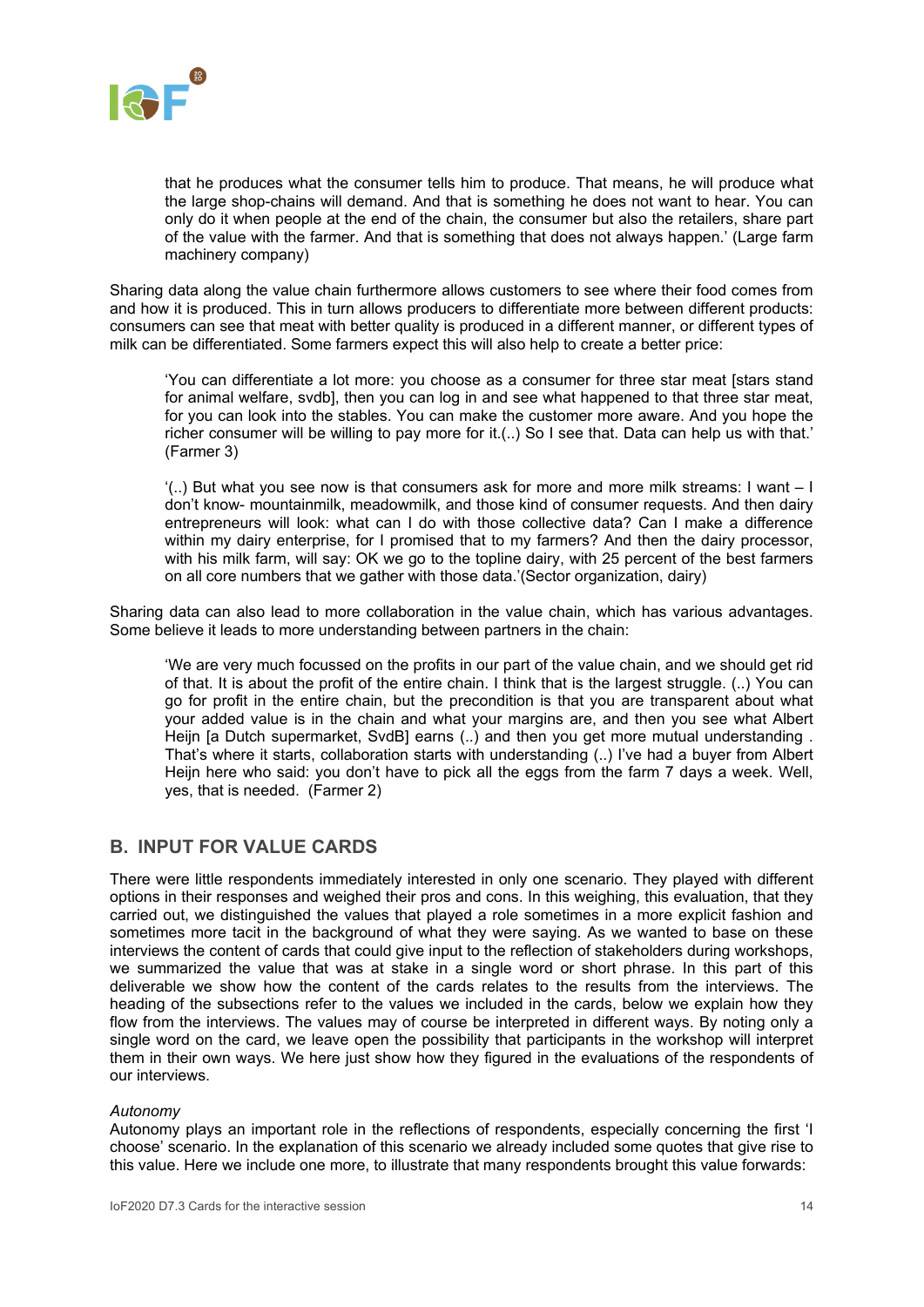

'You always have to have a choice to share [data,SvdB] or not. And it can be required to share certain data by law, well, of course then you cooperate. But there needs to be a goal for that, such as food safety, if it really endangers people, about other business (..) I think you should be able to decide that for yourself if you share or not.' (Farmer 3)

#### *Keeping things as they used to be (conservatism)*

Sometimes respondents do not want to change a lot, or expect others not to want to change. Some respondents expect that people will just hold on to the past, because they are used to it and simply resist anything that imposes change:

'I think many farmers will leave it at the status quo. So, data streams which are pretty much like they exist now, can continue towards the future.'(NGO 1)

Others hold on to the past, because they think something valuable might be lost if too radical changes are implemented too quickly.

'I think that is also part of ethics; that we do not end up with only numbers and with that...that is something I also say to farmers....you have to continue to look and smell your crops, for you cannot see everything in the data. You often do not get the full picture and this is what you need to see too. (..) (..) Sometimes sensors pick something up before you do, that is possible, but you also have to... your feeling and experience cannot be caught in data (..) That also continues to be necessary.' (Farmer 1)

#### *Trust*

Many respondents talk about trust. Sometimes trust is understood as a capacity of technology itself: it needs to be reliable, meaning that it needs to be functioning (without bugs) and that its results give a straightforward input to decision-making that is based on facts. Beside this technical understanding of trust as reliability, we saw a lot of reflections about trust in other partners in the data network. Trust in these partners is considered to be a precondition for data sharing.

'First of all, I think you have trust in sharing it [data, SvdB]. You have the feeling: I am ready to share it.' (Representative farmer's organization)

'Look, I think it is important that the farmer himself can decide what he does and that we can build the whole data sharing business up from trust. You can nail everything down and control it, those are the necessary checks, but in the end you have to build things up from trust.' (NGO 2)

#### *Data ownership*

The topic 'data ownership' came forwards a lot in the reflections of respondents. Yet, it is clear that the term 'ownership' is a metaphor that does not completely fit data, as data are not like commodities that can be owned exclusively by one person. The sharing of data does not lead to a loss of value to the owner, as would be the case with other things we own, such as money, a house, our clothes etc...

'(..) There's not something like ownership of data. I just learned all of that. In fact you can only own something if it is a physical thing. A product or something. On the other hand there are a lot of considerations that have to do with data sharing and the decision to do that or not. This has to do with privacy, with the right to make use of data. If you have done a lot of effort to organize data, then there's a price attached to that and you don't need to share it with just anyone (..) There have to be some guarantees around that.' (Representative of farmer's organization)

'Yes, it's about a contract we're signing with a client who says: these data are mine, and we say, no these data are ours. And yes (..) It is about, it is about algorithms and the things you ask a patent for. What you own is the algorithm, not the software, not the data, but the algorithm. (..) But well, If you've been doing a lot of effort to do an analysis and another party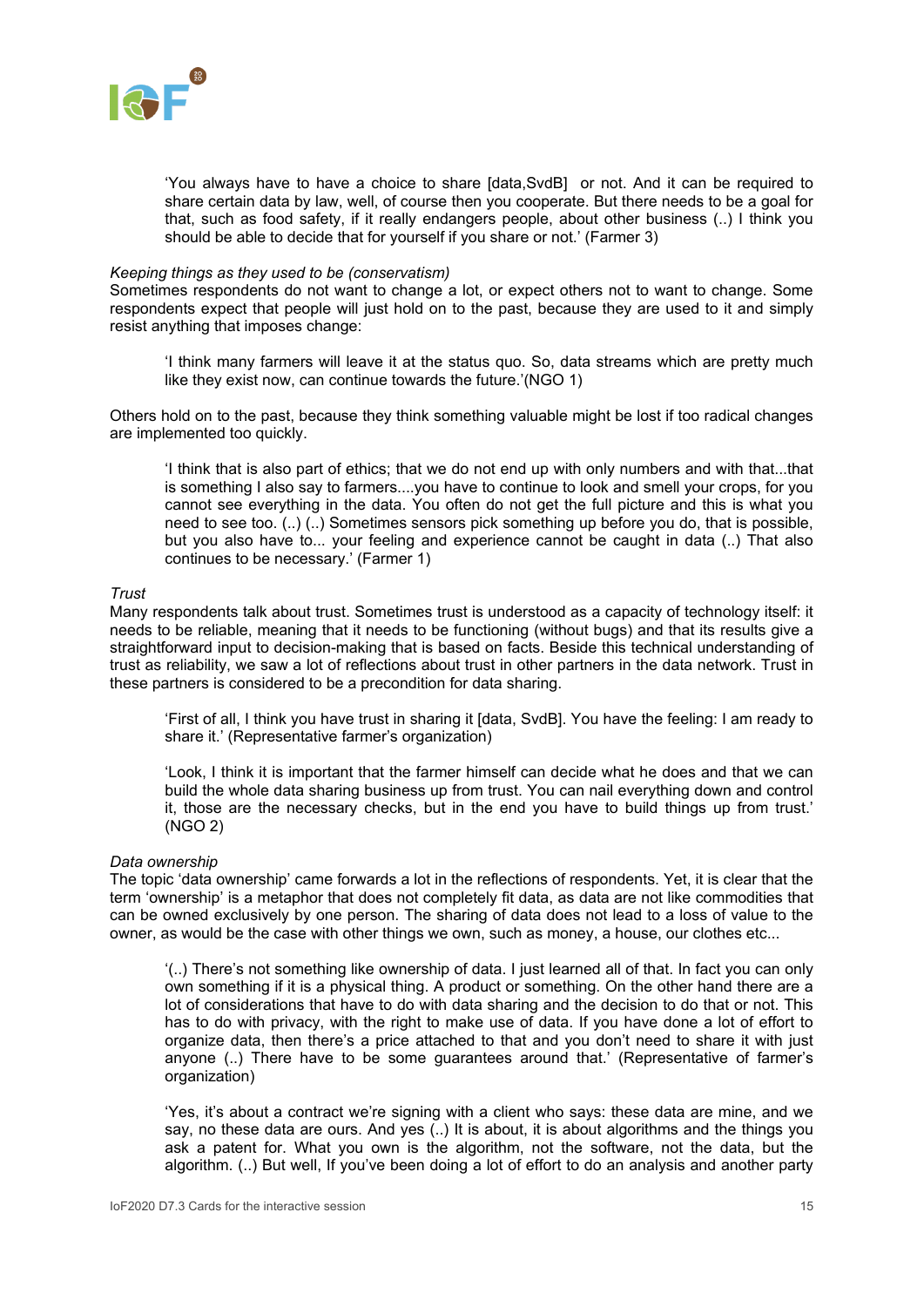

starts to do it too, then you prefer not to give the other party a head start by giving him the data to do the same analysis.'(Start-up 2)

#### *Privacy*

Farm data do not fall under the GDPR as they do not reveal any information about particular persons, but they concern information about land, crops and animals. Yet, respondents do bring forward privacy considerations. Some respondents mention that it is hard to separate the farm from the private domain of the farmer as a farm is a business, but also very often the farmer's home.

'In dairy farming we have a lot of discussion, for yes, livestock farming is a business, but well, all of us know that the business and the person is in 99% of the cases 1 on 1.' (Certifying body)

Others state that information about the land, crop or animals of a farmer, may also reveal sensitive business information, which a farmer considers private. This information may be important competitive information, and may reveal information about yield and income.

'Are data about crop parcel private data? Yes, for especially those who know the neighbourhood know exactly, oh that parcel belongs to so-and-so. And then you know the growth plan of that farmer. On the other hand, this is just information that you can gather in the field, so you can see it with your own eyes. But that is the case with a lot of private data. You can collect them easily by yourself, but it has an impact on privacy if you collect them electronically and at a large scale. So there's a limitation somewhere....' (Controlling body government)

'I think, yes, the economic numbers about company results, yes, nobody wants to have them lying around on the street (..). Your and my income tax forms; you'd rather keep them for yourself, I think. Those kind of data (..) normal privacy data, yes, nobody wants that, nobody needs to have them out on the streets, so that the neighbour can read how much taxes you pay, or didn't pay.' (Researcher 2)

#### *Safety*

Respondents also sometimes brought forward considerations about safety, which most often concerned the technologies or storing methods and how they would be able to protect information that is considered 'private' or 'owned' by a farmer.

'(..) So, this safety, we want to build it in, at the level of credit cards, I call it for now (..) So that we can guarantee: 'Farmer, you know, we don't have Facebook or whatever...'(Controlling body government)

'So you need to have information safety and information management in order, internally as well as externally. To make sure that internally not more people than necessary have access to these data and externally you need to take sufficient measures to prevent that external people have access.' (Certifying body)

#### *Fairness*

Many respondents brought forward reflections about fairness. They want to make sure that there's a just distribution of benefits between partners who share data together, such as farmers and people who use their data such as developers of a digital farming technology who need the data to make it but will also earn money with it. Some people solve this discussion by broadening the discussion about value to include money as well as the value of improved knowledge.

'Well, it continues to be a returning discussion, like, what happens to the data? And there's always a group of people for whom that is a financial question. They say: I pay you money and you get my data and I get something back, but in the end you become richer of that, based on my data. So I pay for something, but it feels like paying double, that is something you hear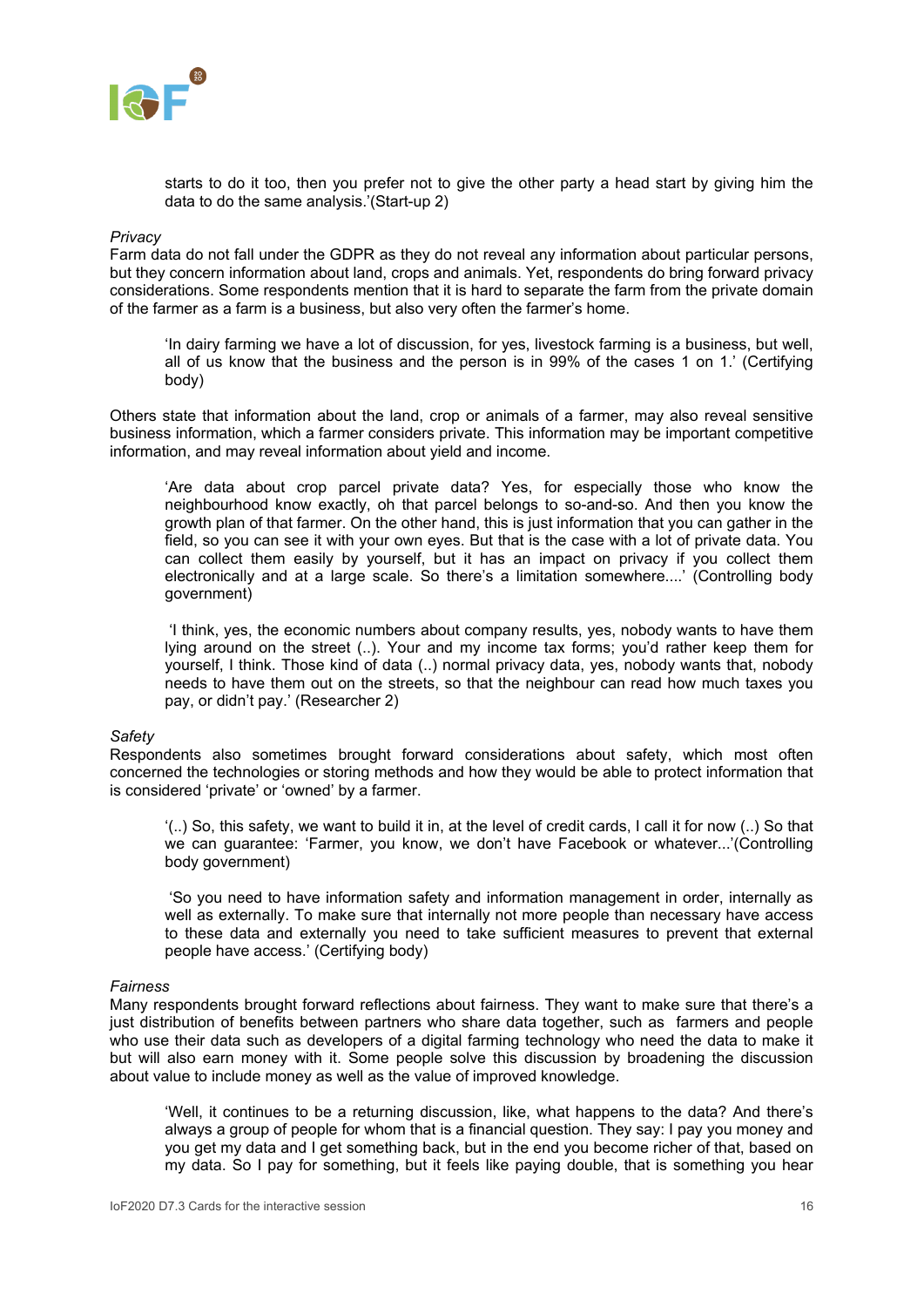

sometimes ....(..). And then you start a financial discussion saying, well, what you pay for is that it offers you something, so your cows become healthier, they give more milk. So we offer you a service for which you have to pay, but yes it is partially true that we become smarter from the data. But the advantage is that the smartness, the intelligence we develop, we will share it with you. So you get something back: a service that becomes smarter and better.'(Start-up 3)

'It becomes easier to make something available, if you also get something back. You could make something available for the common good, if you know it actually leads to something, and that you can share in it. You don't want to give it to a party that becomes rich with it, while you don't share in the benefits.' (Head of data platform for research)

#### *Knowledge*

Knowledge is one of the goals pursued with data. Based on raw data, information is gathered, but this information can become knowledge if it is connected to other data and interpreted in the light of a specific research question. Respondents bring forwards the value of the type of knowledge they expect from data, which is expected to be more objective and disinterested than knowledge offered by people.

'We should not have judges of the quality of the meat that get out of bed in the morning with a bad mood, or a good mood. This influences how they judge the meat. It is subjective (..) it has become old fashioned, from the middle ages. You can do that much better with camera's. (..) But then you see that data need to win from human emotions for that can no longer...(..) we need a more rational judgment.' (Farmer 2)

'To make it measurable, concrete (..) objective measurements, you can only do that by looking at the data. So, then you need to possess the data.' (Bank)

Some respondents think that knowledge provided by data is not necessarily more objective, but it helps to learn from farmers who are located in other (weather) conditions. Digital technology therefore does not so much make knowledge more objective; it generalizes knowledge.

'Last summer it was very hot. If that had happened last year then the system would have thought that a lot of cows were ill because they behaved strangely. However, because we included farmers from Utah and Kansas where it has also been warm, the system recognized the pattern and learned from those farms: oh, what I see now is not necessarily a sick cow. It looks at the temperature, couples it to this behaviour and then, oh wait, this is another problem, this means the cows suffer from heat stress (..) And in this way they [the farmers, SvdB] can help each other (..). In this way, the system becomes handy in various locations for different types of farmers. In a certain way you democratize knowledge.' (Start-up 2)

#### *Transparency*

During the interviews, respondents reflected on the value of transparency. They could mean transparency of data streams, informing people where data come from and where their own data can be found.

'Google will have part of it, Apple has part of it, the city of Amsterdam has part of it, the Dutch railway has part of it. Well, there are a lot of parties that know something about you, but you have no idea who has what. So you should actually know where your data are. That's a start, I think.'(Head of data platform for research)

'I think it would help if this insight and transparency is enlarged. Like, what do different organizations or stakeholders do with those data? For, whenever I know, oh, but wait they use it for that (..) then that offers an advantage, right?' (Researcher 3)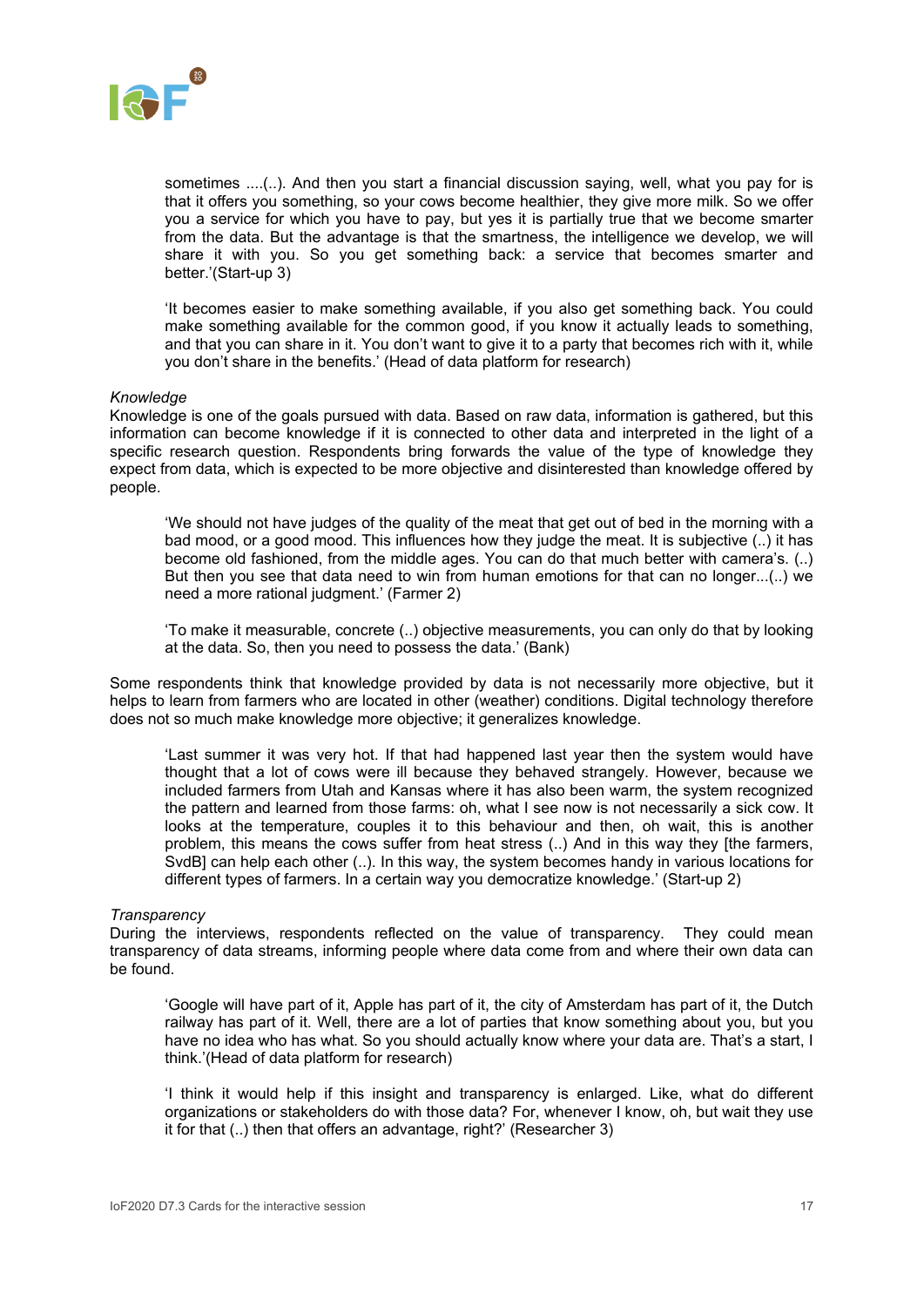

Others think about transparency of data in a different way. They think data can reveal something about the behaviour of different people and they may reveal who is disrespecting the rules. Some have no trouble with this type of transparency:

'Look, last week I was visiting a farmer together with the ministry and he told us that he was annoyed by a neighbour who had let a residue of pesticides leak into the ditch. The ditch was yellow. He knew who it was and he had called him afterwards: "I try to produce as carefully as possible, as sustainable as possible, with respect for the environment and the ecology, and then I see your shit in the ditch." He was really indignant and I understand that, for that man brings down the whole farming sector. Image damage. And he undermines the efforts of his colleagues. He told this example. He thought this was a very bad case. So to come back to it: at the moment that you want to do things right, you are willing to show it and that's why you do effort.' (Representative farmer's organization)

Others find it hard, as they fear they will be penalized more often when their data are accessible to everyone.

#### *Sustainability*

An important goal of digital farming is to help make farms produce food in a more sustainable manner. Sustainability also figures as a value in the considerations of our respondents, but it is also coupled to economic sustainability. Farms that produce with less burden for the environment, are considered also more economically sustainable, as businesses.

'(..) I think there are two strengths, so, one of them is the economic strength and then it makes you become more effective, efficient, that is really strong, but then there's the next one, that is the sustainability and social commitment where that is another strength and I don't see that we can go that far without measuring environmental impact and so on, so we have to measure soil utilization, water utilization, fertilizers and chemicals and so on and you know, the public opinion and consumers they are getting stronger there, and even retailers.'(Start-up 3)

'It is about a sustainable production. Quite generally speaking, in all our domains, it is about the value of nature and sustainable production. We work to get more transparency in the value chain to realize that.' (Ministry, policy maker)

Others point out that data sharing is important in order to be able to show to the government that you're complying with environmental law.

'That our milk is the most sustainable milk? Data offer arguments for the outside world. We use the data also to show, for example to the government, like: we respect the phosphate limitations.' (Sector organization, dairy)

*Fun*

Pleasure, and sheer fun is also a consideration that comes forwards in the interviews. According to some respondents, people pay attention to innovative technologies simply because they like it.

'For many forerunners this is just --- Fun and for the gadgets.' (NGO 1)

In the reflections of others, keeping satisfaction in your job is also a relevant consideration.

'...yes, it should translate into profit, and that's what it does, so that is good, but it is also job satisfaction. I don't want to think about my farm becoming like a digital factory, then the fun will be gone quickly....' (Farmer 2)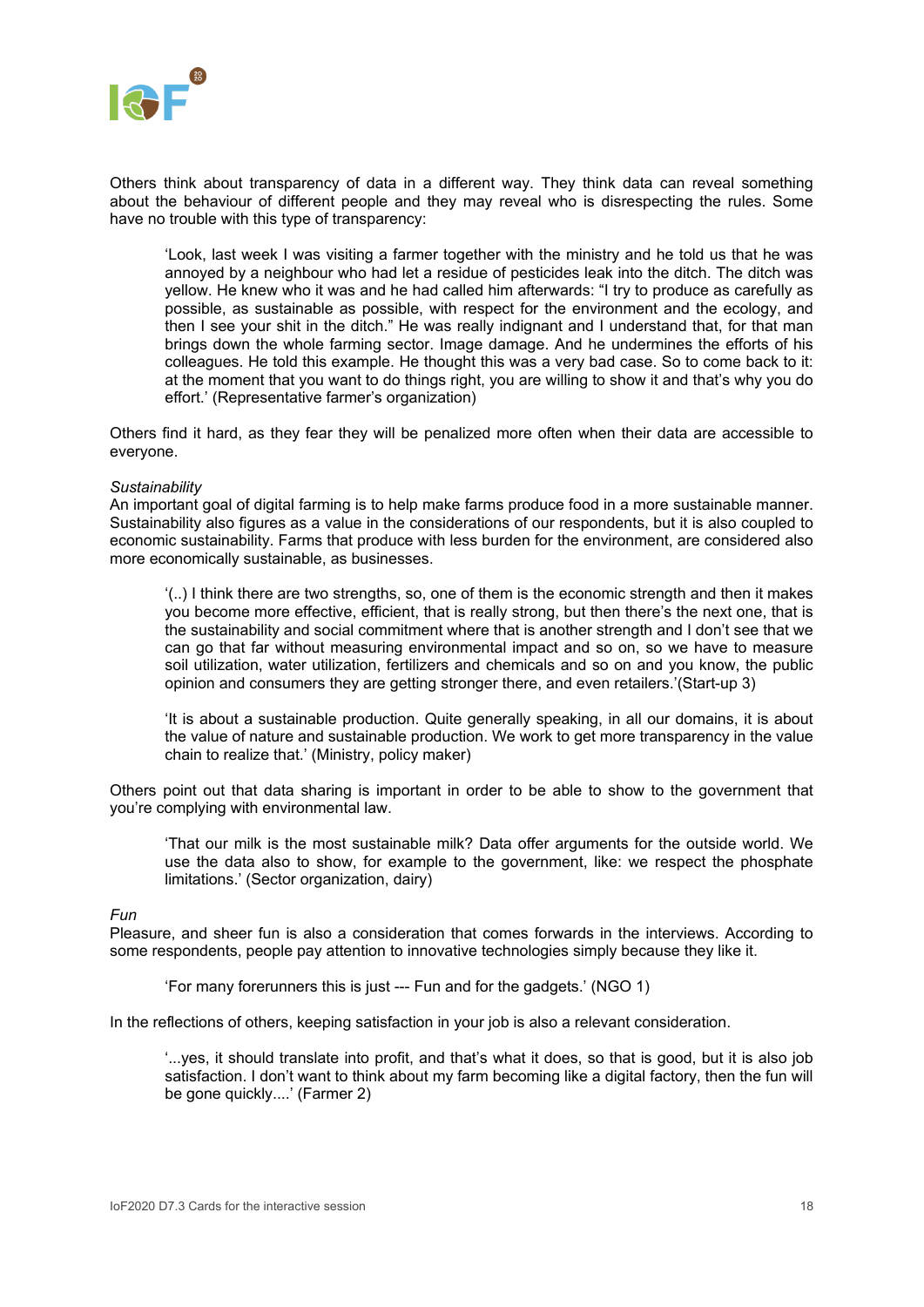

#### *Efficiency*

Many respondents see the value of efficiency. Sharing data with diverse partners could save time and money. Nowadays different parties do their own audits, but they use the exact same data. It would be more efficient if they would share these data.

'I have a small business and I had eight audits this year. (..) It leads to nothing. One comes for VOG, which checks whether I do not use genetic modification, the next is IKB, the German Kat, the next comes for a star that stands for better life of the animals. (..) Let me please do an overall control every year and let everyone join in and see the data. That takes less time for everyone and less money, for they send an invoice too every time. By barns need to be measured by three different organizations, and they all measure the same thing, and they don't take over each other's data.' (Farmer 2)

'If we want someone's data, this is an endless fuzz. You have to ask everyone independently. (..) And then you have to deal with rights and commercial obstacles, so that is quite troublesome. (..) I think you lose a factor 10 in efficiency because you lose 90 % of your time collecting data.' (Head of data platform used for research)

'The promise of precision farming is that you can have a higher yield with less pesticides and less nutrients in the soil. That is efficiency. That is what the data will reveal. And it would be nice if the public has access to those data for then you can say: look, the growers who work without government subsidies on precision agriculture also work on these goals.' (Ministry, policymaker)

#### *Innovation*

Just like there are people who like to hold on to what they consider important of the past, there are people interested in innovation. They like to innovate, to try to make things better.

'It is interesting to include people from outside, who look with a different perspective, or who are used to deal with daily practice in the field. (..) There are just some of us in the sector who are a step ahead of things (..) I would like the sector to take the chance to use those boys and farmers, the free thinkers, the crazy ones, who think of new things.' (Farmer 1)

#### *Competition*

Amongst our respondents there's a lot of reflection about competition. As farms are businesses who need to make a profit and developers of technologies are businesses too, reflection about data sharing raises questions about what effects it has on competition between businesses. We included competition as a value, as businesses will hold on to it. Without it, it is hard to understand what a business is.

'I think that there's a clear commercial interest: if you don't know what is in my black box, then you will depend on my advice. I have the capacity to take intelligent advice and action perspectives from my black box and as long as I am the only one who can do that, I have a better market position (..) In the end everyone has the idea that they can protect their position, expand it, if they have unique position. Open source or open algorithms contradict their own business model as it allows everyone to see what they do, and everyone can improve that, so I get that.' (NGO 1)

'(..) It is much more a matter of transparency and competition so it is sensitive only from the point of view of competition. As you know in the retail world and in the agricultural world and CPG world, so consumer packaged goods world, there is a strong competition in terms of supply chains. So, nobody wants to dismiss or open the data of their supply chain.' (Start-up 3)

There are also concerns about the big players, the large companies, against whom it is hard to compete as they possess a lot of data. If they don't share them with others, they will be able to use them to strengthen their own market positions.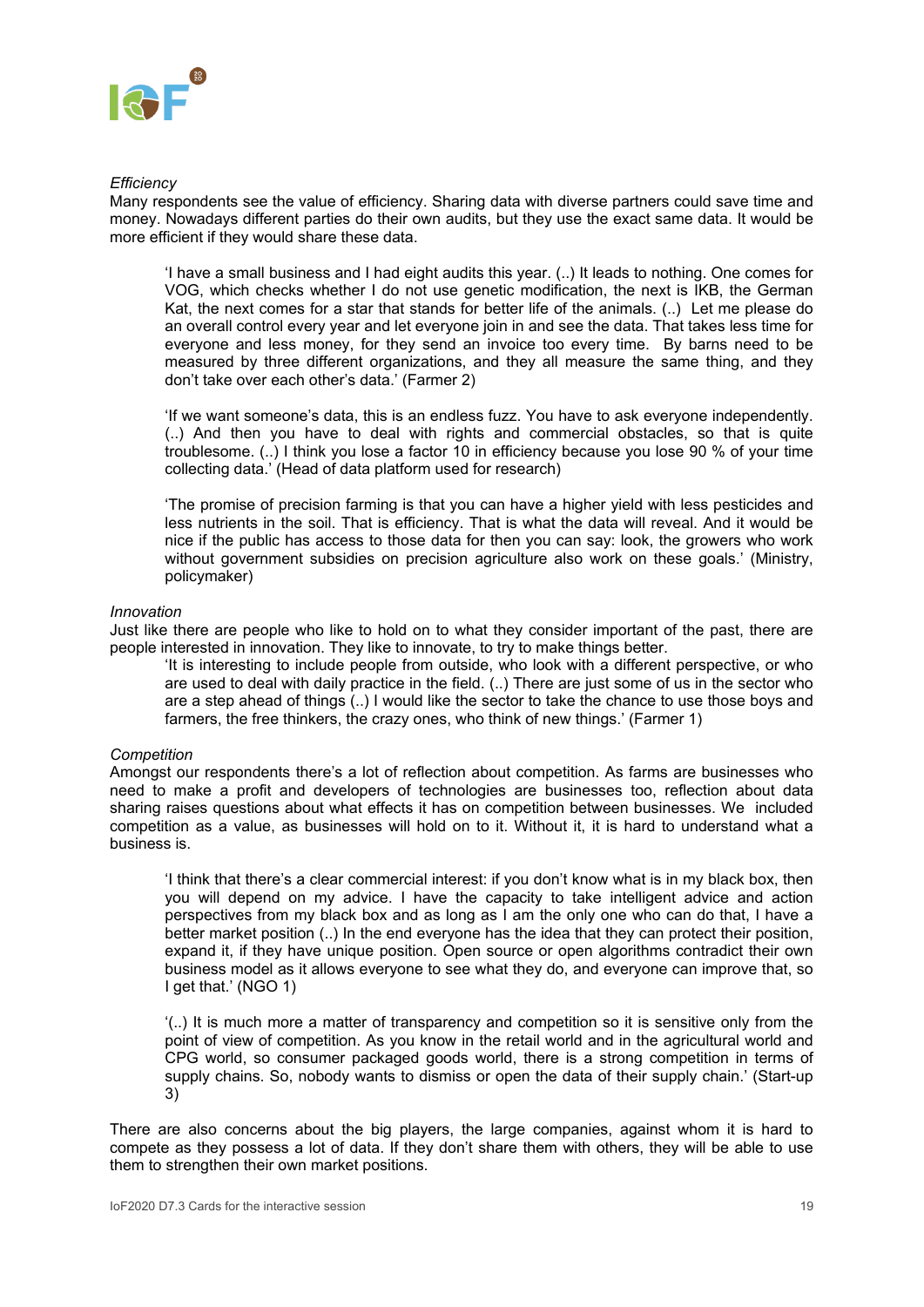

'If that information is somehow monopolized by one or two or three big players and then the others are out of that game.' (Start-up 4)

And some of the respondents think it is important to look beyond economic value and competition.

' Well for growers it also has to be an intrinsic motivation to care for a better soil and that pesticides do not end up in the ditch etc. So there has to be an awareness, like, well I don't do it only for my own wallet, but I also do it to improve nature, the environment, which in the end is also in our economic interest. For it is quite clear that the quality of the soil has gone down in the past years, right. Not only because of the use of pesticides, but also because farmers use heavier machinery. They have noticed this in the yield, so that's where the economic aspects come in, for people have neglected nature these past years.' (Ministry, policy maker)

### <span id="page-19-0"></span>**C. INPUT FOR SOCIETAL ISSUE CARDS**

Interviewees reflected on various societal issues in the interviews. We chose a selection of questions they asked and included them on our cards. We particularly selected issues that were frequently brought forwards, by different actors. As a background for this selection, we also used the input we gathered from the literature study (D 7.1) Sometimes, however, we formulated a question ourselves, based on the input of various stakeholders, as we thought the question summarized the concerns that various people brought forwards.

The questions we selected are not the only questions that could be asked about it. But these are questions that stakeholders reflect about and think important to provide an answer to.

The questions we selected are:

- 1. What societal goals should we serve with data?
- 2. Should the government be allowed access to data to monitor to what extent farmers protect the environment?
- 3. Several organizations and businesses (banks, insurance) make attractive offers to farmers in exchange for data that reveal how they treat the environment. What do you think of this idea? Whose role is it to foster environmental sustainability?
- 4. Open access to data does not necessarily lead to benefits for everyone. In practice, only people who possess the relevant technologies and expertise can do something with data. What is the appropriate answer to the social inequality between those who can and those who can't benefit from data?
- 5. The EU fosters the development of digital innovation hubs (DIH's). Who should be in charge of regional DIH's?

In the following we will illustrate how these questions came forward in the responses that our respondents gave.

#### *a. What societal goals should we serve with data?*

During the interviews we heard about a variety of goals including environmental sustainability, business sustainability, food safety and food security, knowledge and innovation. These goals all figured also in the personal values that respondents brought forwards. By asking about the societal goals that digital farming should serve, we want to ask them to think a little broader about their own role as citizens in serving societal goals. It is supposed to invite them to think beyond the limitations of their own lives and businesses or organizations and think a little broader about what accepting these technologies might mean to society.

'You don't earn a lot of money with it, but you do contribute to societal goals. Well, that is possible. But it depends a lot on the party that is behind it, what is the goal for which the data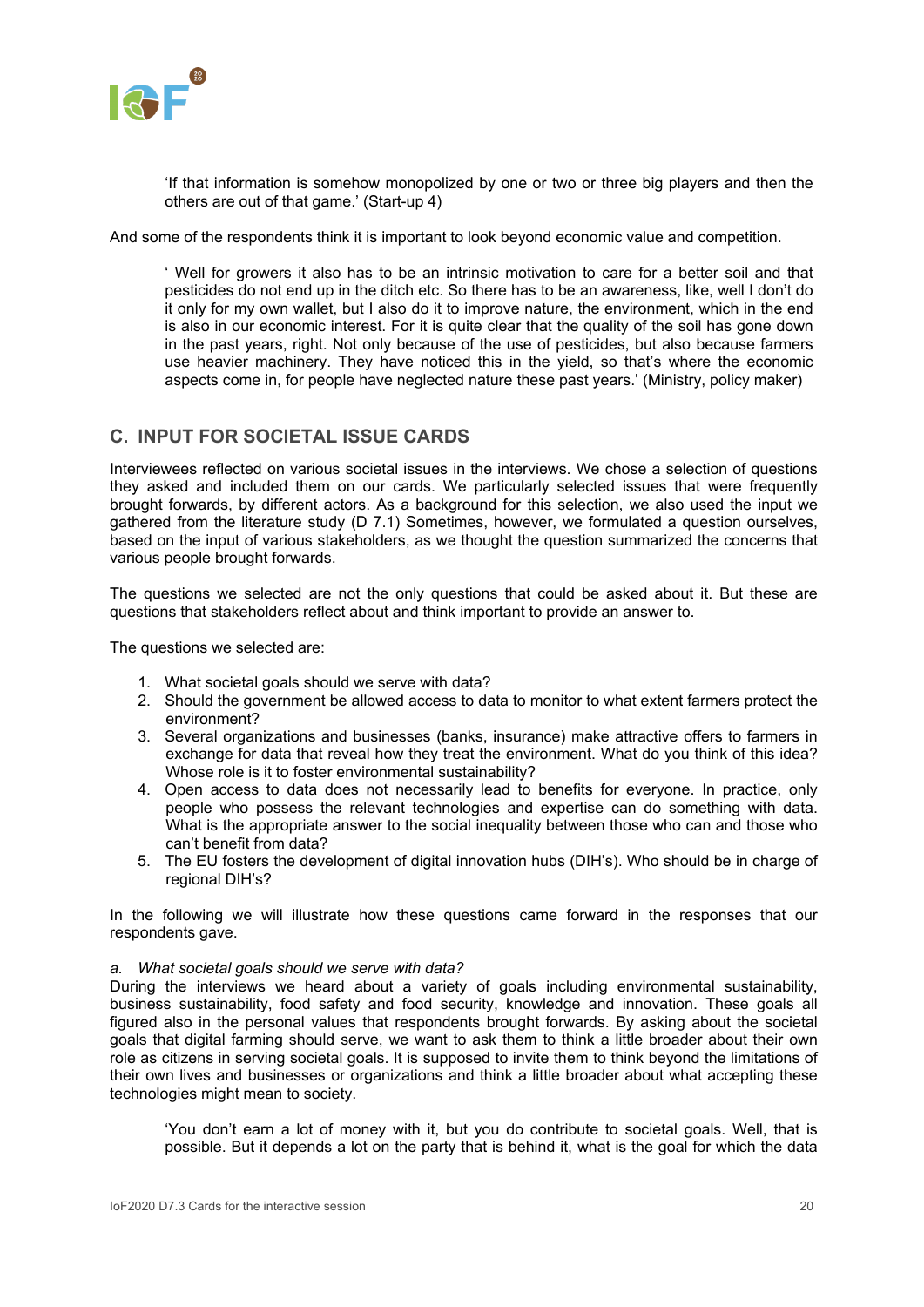

will be used? There's a large difference between a commercial interest and a public interest, so this can have different effects.' (Farmer 2)

'How can you manage it in such a way, the development as well as the implementation, to serve certain public values which are actually locked up in different agenda's we have, so the crop protection agenda, the soil agenda, the manure agenda. Of course, the larger question about how we're going to feed 9 million people in the future, that's also where it all starts. But then it is no longer about the amount of food you're producing, but also about the preconditions under which you make them. This has to happen in a way which is sustainable for the environment, the climate etc. And then you see that technology is a way to realize those goals. So you try to work from a public value, and that is more than just taking care of a good competitive position and employment, but you also look at the value of nature and climate affairs, right.' (Ministry, policy maker)

#### *b. Should the government be allowed access to data?*

Many respondents see the advantages of sharing data. But they are also concerned about what happens when they do it. One of the concerns we came across had to do with the use governments can make of data. Initially this use of data seems unproblematic, as farmers are already obliged to give insight into data to show that they comply with the law. Generating these data automatically would just mean doing it more effectively. Yet, we saw that respondents also have some concerns about this.

'If you see the pesticide use go up for three years, you could say that the farmers start to use it more, that something is the matter, that this is not right and we need to make better policy to bring it down again. But if you see the story behind it, then you probably learn that these are environmentally friendly products and that you need more of it. (..) You need expertise, experts to explain to you what is going on until you can draw the right conclusions. (..) You can quickly draw the wrong conclusion if you just look at the data or to part of the dataset and you don't know the story that goes with it.' (Farmer 1)

'Yes, there are certain people who are not very happy with this. They are afraid that this information goes to the controlling organizations. There's always a kind of fear that something can happen, that something can change in the law and then... I have an example of that, yes, for example calf mortality. A year ago there was a riot about calf mortality, because we don't do it very well in the Netherlands, with calves. A relatively high percentage dies in the first two weeks. I believe. And then at a certain moment some people said: maybe we should do something about that and we should measure it. And if you have all that information and you know which farms are not doing very well, yes well, those farmers are not very happy with that. He doesn't even have the chance to do it right. If the data are accessible and available to the outside world and the farmer does not get the chance to improve, well yes, farmers are not happy with that. (Start-up 2)

Yet, members of the government see it as a chance to get digital data, which reveals whether farmers comply with the law but also gives insight into whether compliance with the law on pesticides has an effect on yield.

' Less pesticide-use, right. This is all already being registered, how many pesticides are being used and how much of each sort, so those are data. But we should collect these data systematically, so that we can say: look we're sparing pesticides and we have a higher yield, for look at the harvesting machines. They show that the yield is higher.' (Ministry, policy maker)

*c. Several organizations and businesses (banks, insurance) make attractive offers to farmers in exchange for data that reveal how they treat the environment. What do you think of this idea? Whose role is it to foster environmental sustainability?*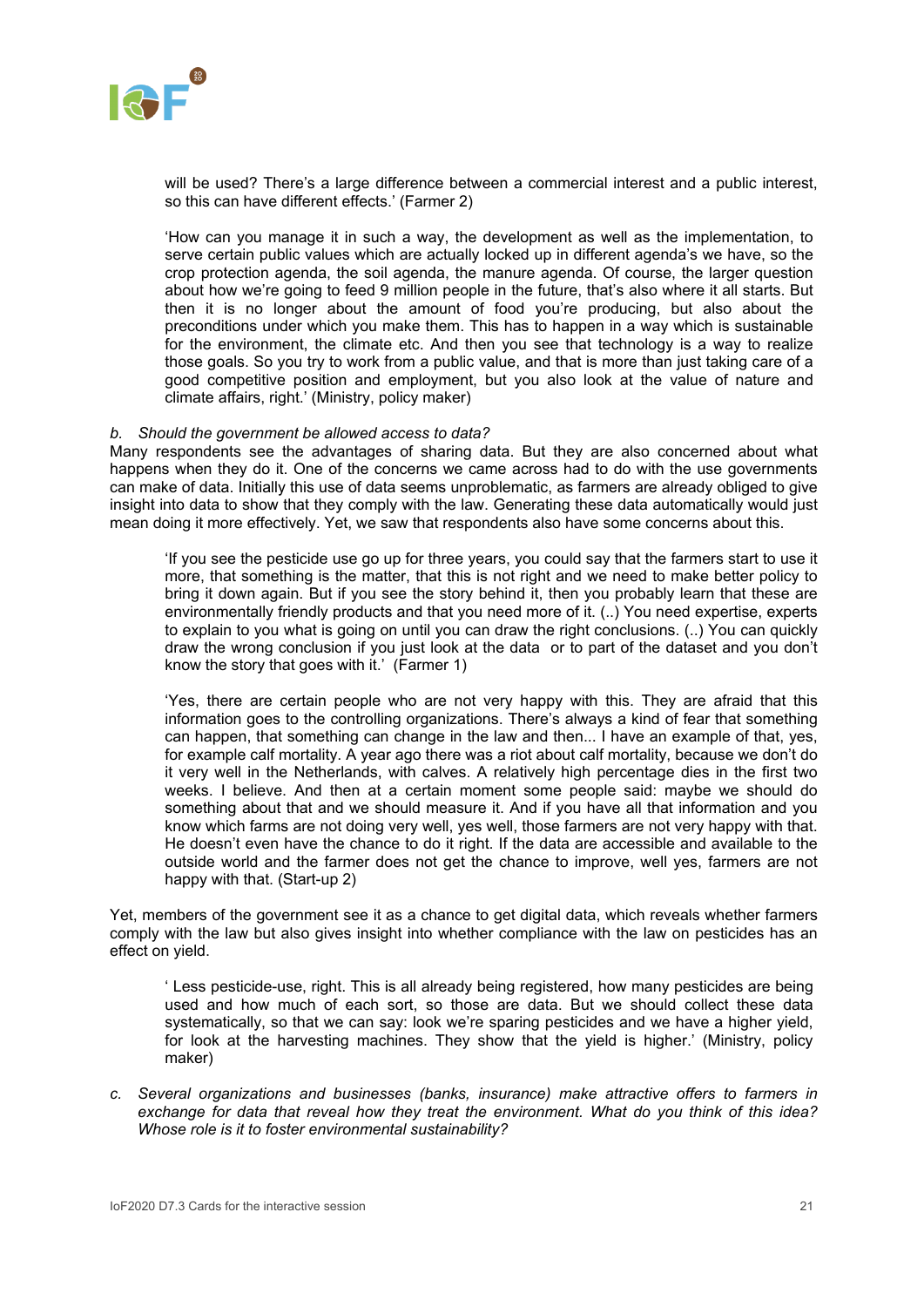

Our selection of respondents included also a bank, which develops a system that incentivizes farmers to share their data to show that they do efforts to serve the environment. The bank provides incentives by giving financial advantages to those who agree to share their data pointing out that they do effort to improve biodiversity, reach a higher level of nutrients in the ground or use less water. Our respondents also told about other companies, like insurance companies, who do similar things: they lower the premium of farmers who do well for the environment and who consent to share their data which give insight in how well they do. Endeavours such as these raise the question whether it is a good idea that various organizations take a role in fostering behaviour that protects the environment by asking for data and offer (financial) advantages in exchange.

'Those who are already performing well think, well yes, I get an advantage from this. So that seems reasonable, well, sensible. I don't have experience with that, but I can imagine that clients have to evaluate for themselves whether they are going to share it or not and look at this in the light of the financial advantage they can get with it. And they probably can make an estimation, like, well I am not eligible for that, or actually, it could lead to a disadvantage for me. And then they will probably not share. We have the approach that we give benefits to the businesses who do well, while we do not punish the businesses who don't do well.' (Bank)

*d. Open access to data does not necessarily lead to benefits for everyone. In practice, only people*  who possess the relevant technologies and expertise can do something with data. What is the appropriate answer to the social inequality between those who can and those who can't benefit *from data?*

Many respondents bring forward concerns about new emerging social inequalities. Access to technology plays a large role in this inequality, as some people are able to buy digital technologies, use them and harvest benefits from them, while others cannot do that or live in an area without the necessary connectivity to use them. This makes the benefits they bring inaccessible to some people. Furthermore, there are concerns that some people who have access to large data reservoirs and who have the knowledge and expertise to do something with data, can earn a lot of benefits. But people who lack that knowledge and expertise cannot do that. For them it doesn't matter whether they have access to data or not, for they are unable to use them for their own benefit.

'Remotely you can look not just in one business, but into many. Before you had to go to that business to look, but now, if you are a specialist you can look into 10, 20, 100 businesses to whom you can offer your services. So if you specialize in this, it can be very profitable. But not everyone is a specialist.' (Researcher 1)

*e. The EU fosters the development of digital innovation hubs (DIH's). Who should be in charge of regional DIH's?* 

Several respondents consider the question who should be in charge of the data, if they are brought together in a digital platform or library. Some think it should be a service for the common good and therefore the government should be in charge. However, there are also a lot of doubts about whether the government can be trusted to do that well.

'(..) In fact it should be for the common good (..) It was like that with gas, with the electricity network. Those were all services for the common good. (..) But who should be in charge of that? That remains the question, right? You would give consent to the present government, but well, the government is also the most untrustworthy group we have on earth. Every four years we throw them out [after the elections, SvdB]. And then there is a completely new management team. The system works in that sense, we have a parliament and a senate, but how trustworthy is that government?' (Large tech company)

'Such a system would fall apart when there are large political changes. So, imagine something happens in a country... (..) Well that would be quite extreme, but (..) someone can come into office who says, well, this is nice, but we're going to do things differently in this country from now on.' (Start-up 3)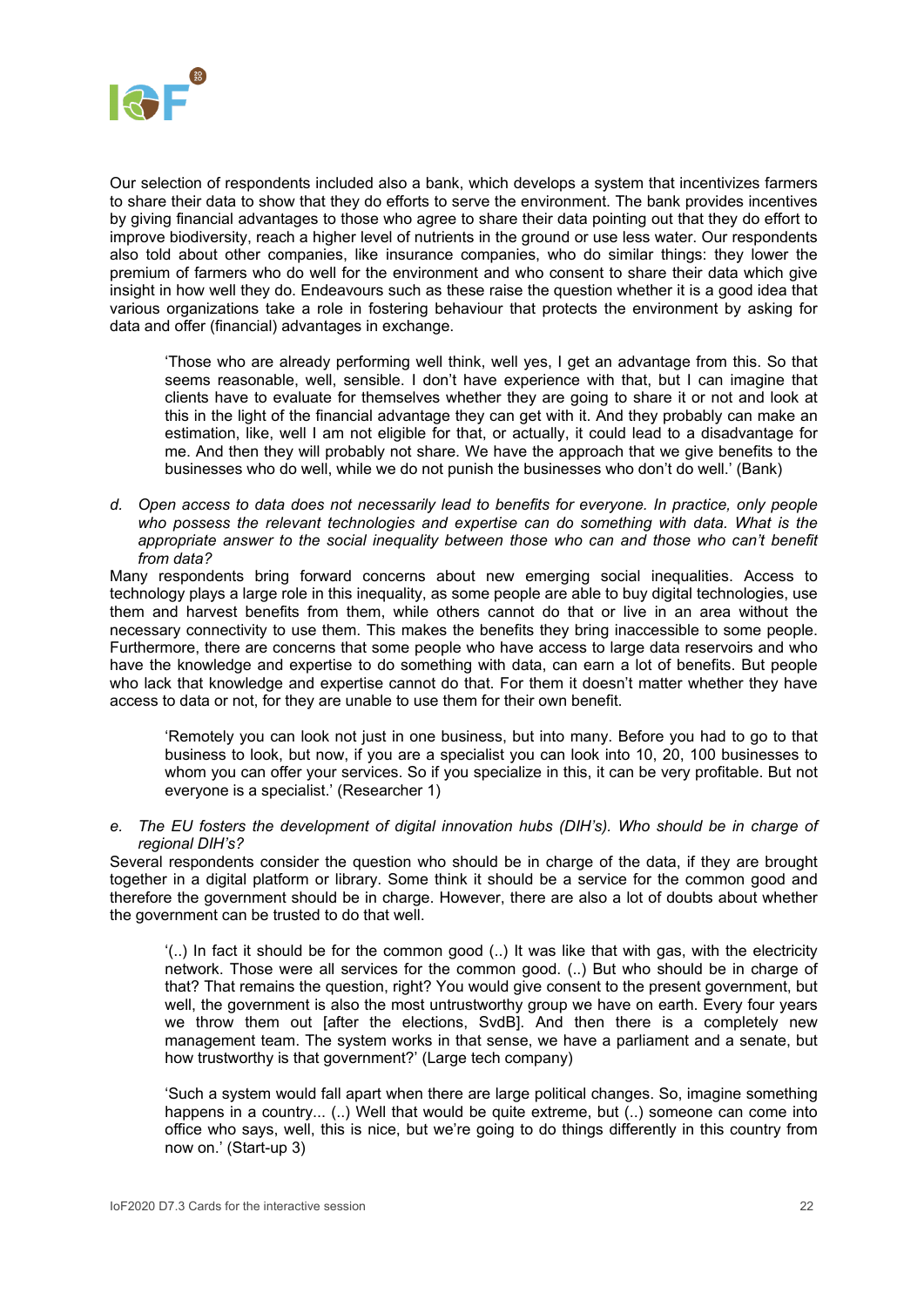# <span id="page-22-0"></span>**4. DISCUSSION AND CONCLUSION**

It was our purpose in these interviews to find out what different stakeholders think about the data sharing future, what values play a role in their reflections and what societal issues they think should be solved. We succeeded in providing answers to these questions. Based on our analysis of the interviews we shaped four scenarios: (1) the ' I choose' scenario in which farmers are granted maximum freedom (and responsibility) to decide with whom they want to share data, (2) a scenario in which data remain available for several (public and private) actors in a digital library, (3) a 'laissezfaire' scenario in which data sharing is organized by the market and (4) a scenario in which data are shared in the value chain. In addition to these scenarios we identified values that played a role in the stakeholders' reflections, including values such as autonomy, trust, transparency, sustainability, safety and privacy, and we identified societal issues concerning the societal goals data sharing should serve, whether the government should have access to certain types of data and whether other organizations such as banks have the mandate to foster environmentally sustainable behaviour of farmers.

Based on this information, we have filled the cards. These cards allow to broaden and enrich the reflection of participants in the workshops we are going to do across the EU as they shed light on different possibilities for the future and allow people to use values and societal issues to think about their further development and value.

The study is however also limited. We did only 23 interviews with different stakeholders located in the Netherlands and Belgium. This gave us insight into diverse perspectives of people who have different roles, but does not shed light on whether and to what extent the perspectives of our interviewees are representative for other people with the same role in society. Nor do they provide insight into what people in other countries think about it, who have other socio-cultural and political backgrounds.

We tried to remedy these shortcomings by adding empty cards, which the participants of the workshops can fill. We made clear during the workshops that participants are free to use the cards as they want, combine them, change them, or ignore them all together. The cards offer chunks of input to reflection, that come from a particular context in the EU, which participants can use in the way they see fit. But they can also choose to follow their thinking in a different direction. The empty cards allow participants in the workshops to add their own scenarios, values or societal questions, if they like. The cards are therefore not limiting the course of thinking of participants in the workshop: they are meant to offer input to get the reflection of participants going and enrich it beyond the usual themes like 'autonomous choice', ' data ownership' and ' privacy'. Participants can still focus on these themes, if they want. But the cards give also other input, therewith obliging participants to tell why they focus on these themes and leave others aside. This motivates people to weigh different values and give arguments for their preferences in the light of alternatives. If there are no alternatives, or people find it hard to imagine them, then it is difficult to do that. Yet, there are choices to be made which need careful reflection and argumentation. While the cards we made do not cover the whole spectrum of possibilities, we do think that they offer a valuable start for reflection.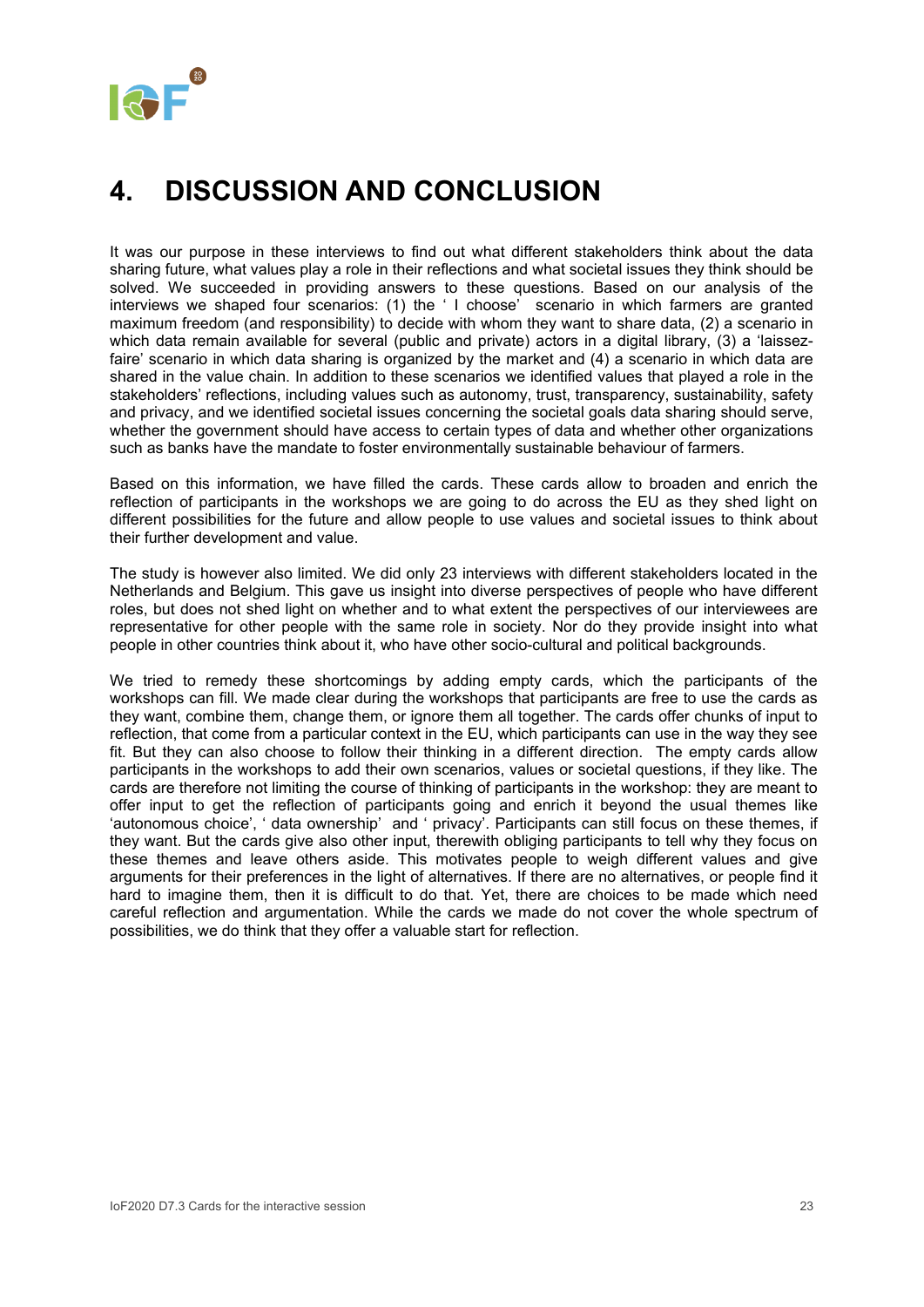

### <span id="page-23-0"></span>**5. APPENDIX**

### **Interview guide**

Interest in smart farming

- Could you explain the present interest in smart farming?
	- o What goals does smart farming serve for farms?
		- o Do you think smart farming serves societal goals too?
			- What goals?
		- o Do you support these goals too?
			- Why?
			- Who else should –according to you- take charge of these societal goals?

#### Dealing with data at present

- Copa Cogeca developed this code of conduct for dealing with farm data (and LTO took part in shaping it). Could you tell me what the motivations were to make this code of conduct?
	- $\sim$  What goals is the code of conduct intended to serve?
	- $\circ$  What are experiences with the use of the code until now?
	- $\circ$  You involved different parties to shape the code of conduct, how were these selected?
- What data would you regard as 'sensitive' data, that farmers would rather not share? Why? o What makes these data sensitive?
- How is the code dealing at present with these 'sensitive data'?
	- o Does it help to take protective measures? How? In what ways?
	- o What do you think about the measures that you took? (Satisfied? Not satisfied? Why?)
	- o What are –in your view- the ups and downs of these measures?
- Do the measures you took to protect sensitive data also impose limitations on possibilities to realize societal goals?
	- o What do you think about these limitations? Are they in your opinion fair/just?

#### The data sharing network

- What actors are at present part of the data sharing network?
- Could you describe why these different actors are interested in the data?
- Are there other actors, beside the ones who are already part of the network, who have an interest in the data?
	- o Would you allow them to have access? Why (not)?
- Copa Cogeca (or LTO) is there for farmers in Europe (or the Netherlands). Could Copa Cogeca use farm data to serve its ends?
	- o To what ends could Copa Cogeca use farm data?
	- o How would this serve farmers?
	- o How would it serve the societal goals of farming?

#### Future possibilities

- Could you describe the ideal future situation of smart farming, say in 5, 10 or 20 years?
- Is this a realistic picture? Why (not)?
	- o What do you consider facilitators/obstacles to realizing the ideal picture?
- Will all farms become 'smart'?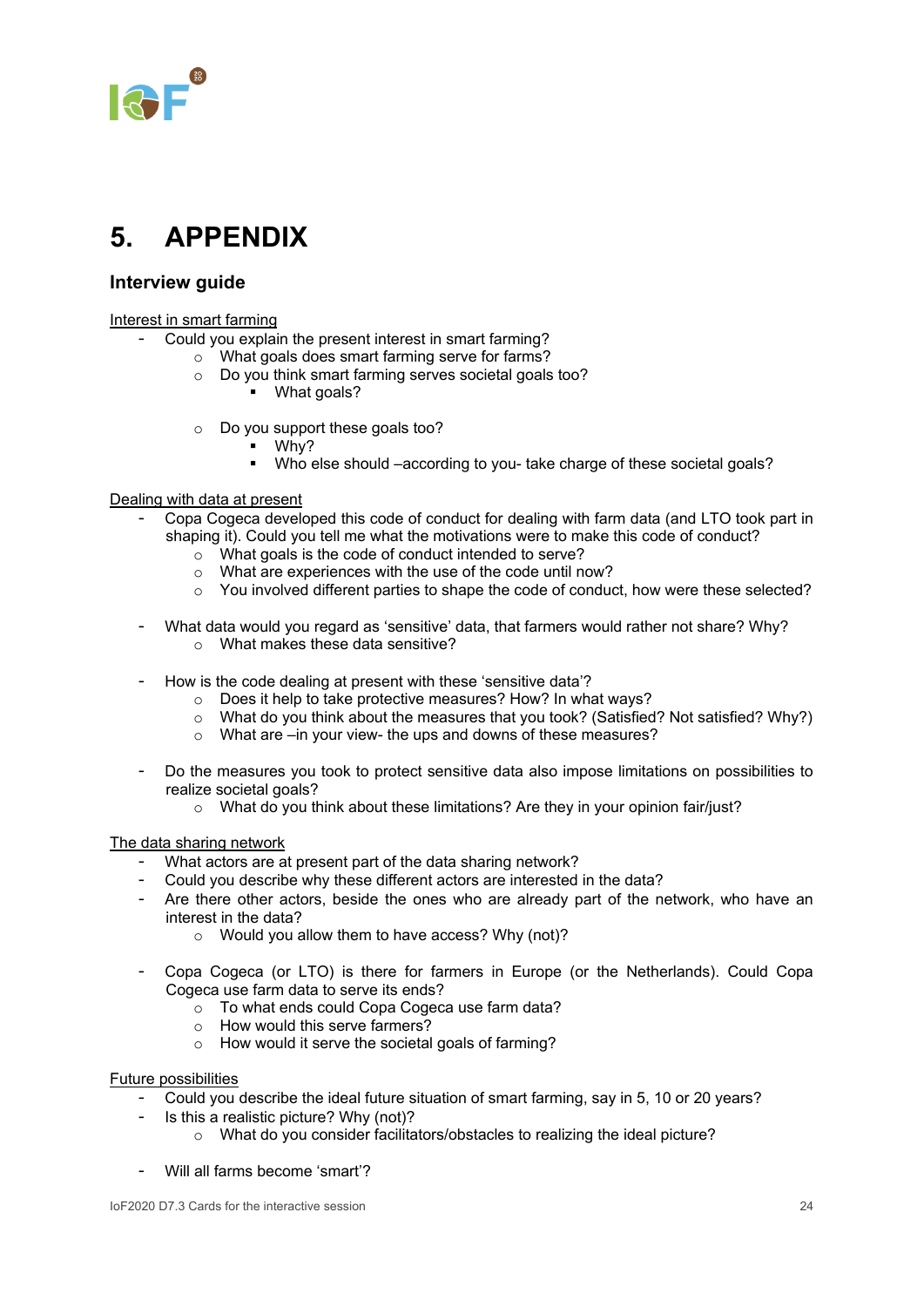

- o What kind of farms will become 'smart'?
- o Should they all become 'smart'?
- o Is there a future for non-smart farms in your opinion?
- How will the data sharing network around smart farms evolve in the future?
	- o Will there be new/other actors who will have access to data?
	- o For what purposes would these actors use the data?
	- $\circ$  Would you think the use of data for these purposes are desirable/undesirable? Why?

*Note for the interviewer: In this part, it is important to ask open questions. If the respondent cannot think of other actors who are interested to have access to farm data, the interviewer can go down this list and ask: should farmer's organizations have access to farm data? Why should they (not) have access? Etc....*

| <b>Actor</b>                                                                                                                 | Has access<br>to data<br>Yes/no | <b>Should</b><br>have<br>access to data<br>Yes/no | Reason why they should (not)<br>have<br>access to data |
|------------------------------------------------------------------------------------------------------------------------------|---------------------------------|---------------------------------------------------|--------------------------------------------------------|
| Farmers                                                                                                                      |                                 |                                                   |                                                        |
| Farmers<br>organizations                                                                                                     |                                 |                                                   |                                                        |
| Tech-service<br>providers                                                                                                    |                                 |                                                   |                                                        |
| Venture capital firms                                                                                                        |                                 |                                                   |                                                        |
| Policy makers                                                                                                                |                                 |                                                   |                                                        |
| Universities/research<br>centers (such<br>as<br>FAO, Godan)                                                                  |                                 |                                                   |                                                        |
| Retailers                                                                                                                    |                                 |                                                   |                                                        |
| Consumers                                                                                                                    |                                 |                                                   |                                                        |
| <b>Banks</b>                                                                                                                 |                                 |                                                   |                                                        |
| Insurance<br>companies                                                                                                       |                                 |                                                   |                                                        |
| NGO's<br>(organizations<br>interested<br>in.<br>protecton<br>of<br>environment, animal<br>welfare,<br>food<br>security etc.) |                                 |                                                   |                                                        |
| Certifying bodies                                                                                                            |                                 |                                                   |                                                        |

### Sensitivity of data

*For the interviewer: In the previous, the respondent may have said that some actors should, and others should not have access to data and they have given reasons for that. Here we want to ask a little further about these reasons that they put forwards.* 

- In the previous you have said that you'd rather not share data with actor.......and.... in the future. How would you characterize the use that these actors make of data? What type of use would you rather prevent?
- Would you consider this mis-use of data? Why?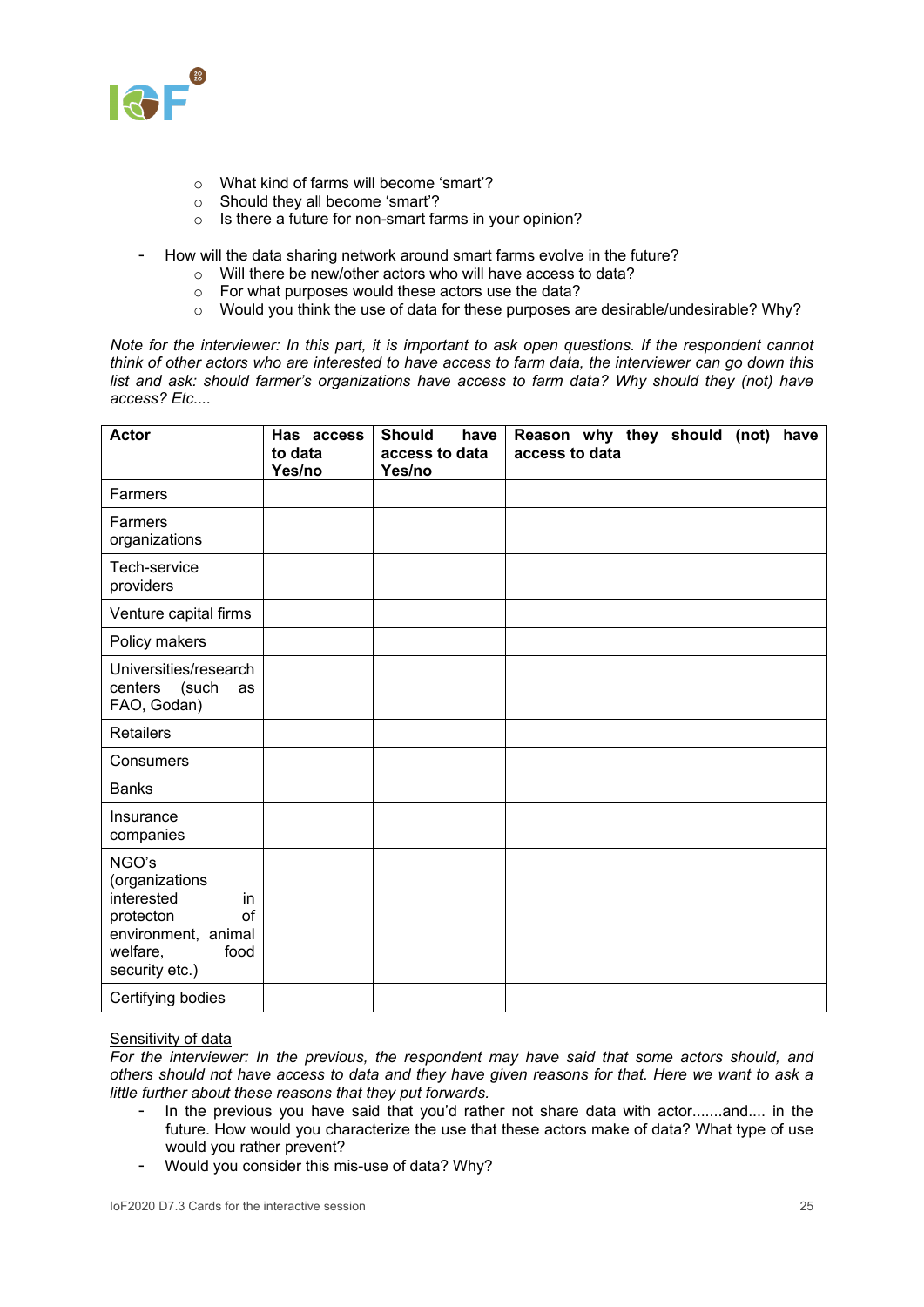

- Are all data shared within the network equally sensitive to this type of mis-use?
- What type of data is sensitive to mis-use, what data are not?
- What makes data sensitive for mis-use?

#### Purposes for which data can be used in the future

*For the interviewer: please ask further about the types of purposes data can be used for, and the type of purposes they cannot be used for.* 

- In the previous you have characterized mis-use. Are there also purposes that you consider good, and for which data *can* be accessed and used in your preferred future?
- Can data be used ...
	- o to increase production
	- $\circ$  to increase the quality of the products
	- o to earn more money
	- o to do research?
	- $\circ$  to inform public policy?
	- o to inform consumers?
	- o to realize sustainable development goals?
	- o to check whether farms live up to requirements set by regulation?
	- $\circ$  to judge whether a farm complies with requirements of certification
	- o to realize food safety
	- o other goals?
- Do the same restrictions on the use of data should count for all possible actors, or are there differences? What are the similarities/differences?
- If you consider the societal goals that smart farming serves, what actors would then need to have access to farm data?
- Are there some actors who in your view should have more rights to access and use farm data than others? Why?
	- o Who do you think should have more rights than others? Why?
	- $\circ$  Do you think they have these rights at present? (Would you like to change this in the future? Why?)
	- o Are there people whom you would rather not give access to farm data? Do they have access now? Would you like to change this in the future?

#### Future users of data

- How do you imagine the future of farm data management?
	- $\circ$  Will it continue to be organized by contracts between individual partners? Or is a more encompassing data management needed?

*For the interviewer: please let the interviewee imagine for him or herself, but if he or she has no imaginations, you could suggest different images and ask the interviewee whether this would give a good model to think about data management in the future.*

Would you imagine it like:

- A library, where different parties can borrow data to serve societal purposes, and which functions according to specific restrictions
- Individual passports in which it is noted what use can be made of the data of individual parties
- Similar to an international banking system, where little banks cooperate and become larger ones
- In a different way?
- What would be pros and cons of these different ways to organize data management for individual farmers?
- And for the realization of the societal goals of smart farming?

#### Future preconditions for using farm data